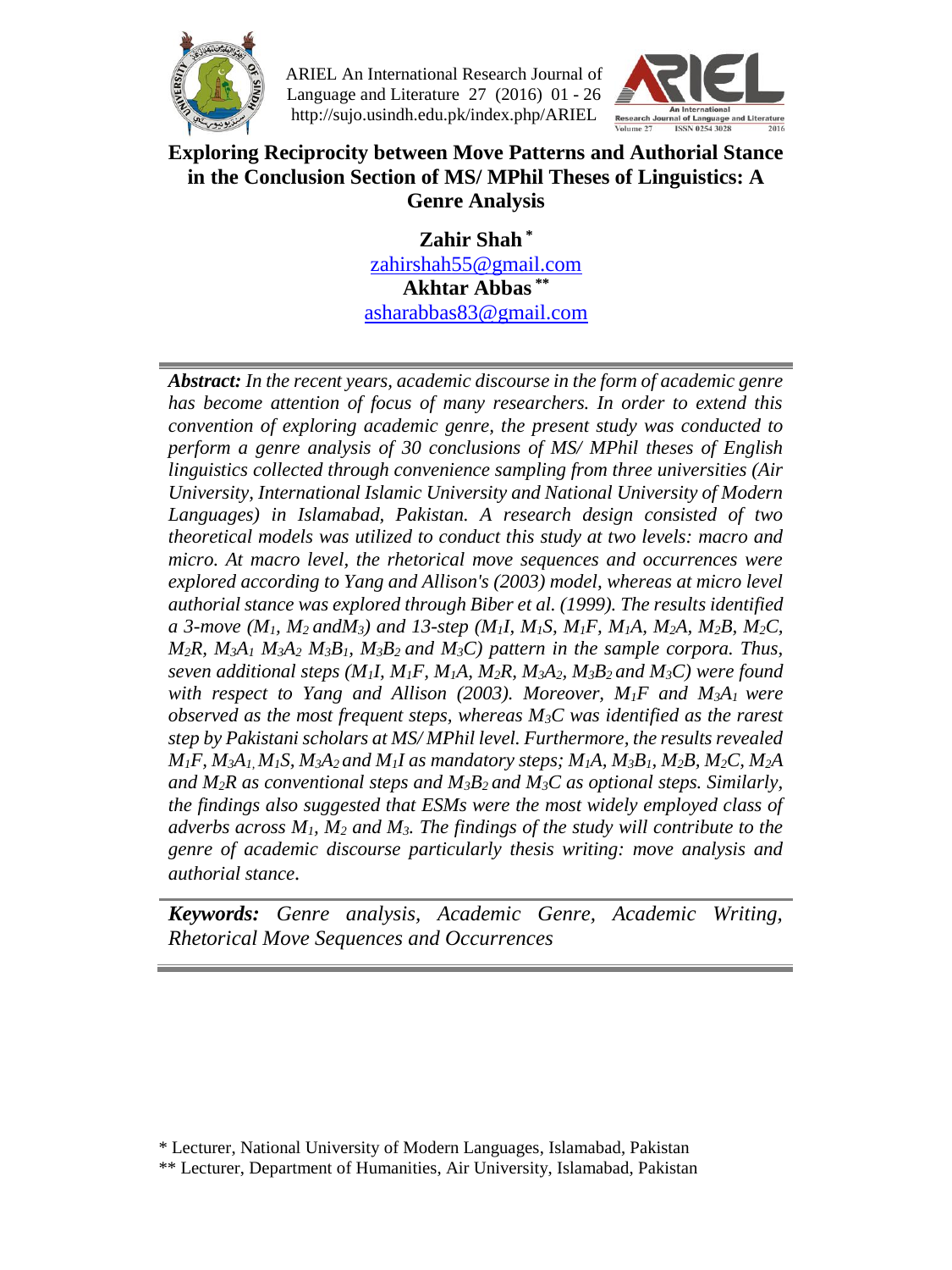## **Introduction**

In recent years, significant academic advancements have been made. Consequently, the various instances of discourse that are practiced within educational and academic settings become paramount as they dominate the rest of the aspects of our lives (Hyland, 2009). As a result of this leading role, the popularity of academic discourses on the rise despite the fact that it is relatively a young field. Research in academic discourse is rapidly attracting the attention of scholars across the world. Hyland (2009) claims that exploration into the academic discourses grew significantly since Huddleston, Hudson and Winter's study in the mid-1960s focusing on the linguistic aspects of scientific English. With the passage of time, research in academic discourse has channelized its focus down to specific genres within particular disciplines focusing mainly on the communicative purpose of discourse whether it is spoken or written. Becher and Trwoler (2001) regard communication as an essential component of academia since it promotes learning, thus, helps in establishing one's credentials. Without sound communicative skills, it is really difficult to publish one's work as it involves a complex process of publishing. The process involves various steps such as persuading the editors of research journals to accept the researched claim. Similarly, it is important in terms of convincing the reviewers and peers to acknowledge and approve the proposed work as valid and genuine (Hyland, 2009). Thus, communicative skills play decisive role in conducting an academic event successfully.

Moreover, one of the key aspects that motivate the researchers to take a keen interest in academic discourse remains in the fact that neophyte researchers face too many problems in academic communication (Shehzad & Abbas, 2015). Such communication becomes more challenging with respect to a change and development across various academic disciplines. Every academic discipline has got its own characteristic nature; therefore, the researchers need to adopt themselves according to the literacy demands of the particular academic institution where that discipline is practiced. The peculiar nature of academic writing makes it highly technical; thus, it requires a lot of expertise to use it efficiently. Bartholomae (1986) explains that whenever the students are asked to write in academic setting, they need to inculcate not only the institutional variations, but also disciplinary specifications. In other words, the writer has to make sure to use the language in such a manner that the text may be categorized from the very use of language as a science text or humanities one. This step further leads to the phenomenon where writers understand if they are using appropriate language or not, based on the writing traditions and genres of the respective discipline in which they are writing.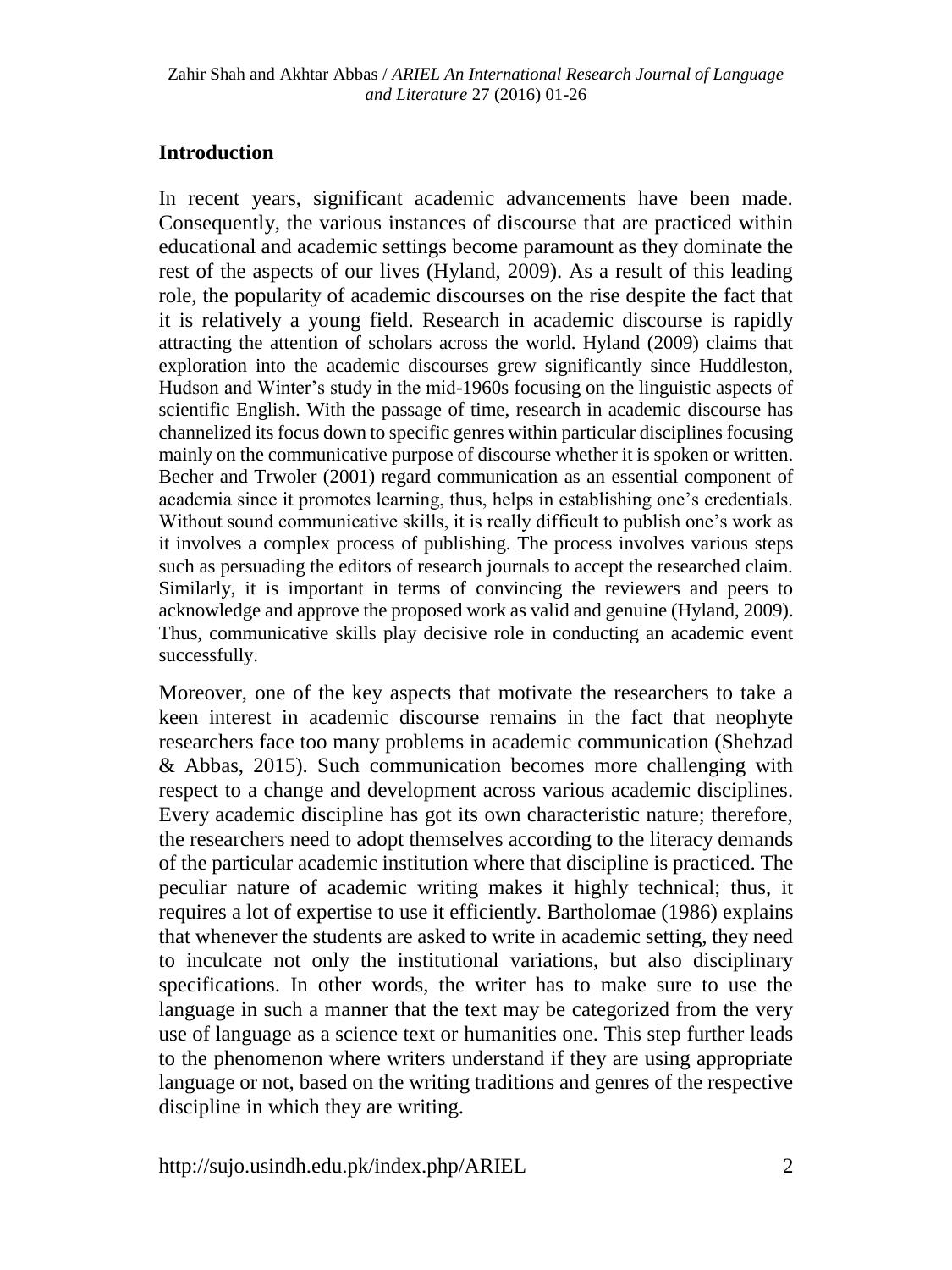For Hyland (2009), academic discourse has played important role in reshaping the world view and thought process. It has become a dominant source of presenting facts and information across various levels within a society. It also encounters other discourses within a society such as discourses of media, technocracy, show business, bureaucracy, medicine and so on. Academic discourse has achieved the status of a well reputed and respected form of communication and argument in the contemporary world. It represents reality, experimental evidence and logic in the form of absolute truth. Owing to its prestigious nature, Lemke (1995) regards academic discourse as the discourse of 'truth'. It describes the world objectively by giving us a better view of the real world and our personalized view of the world.

Academic discourse is practiced at various levels within academic setting. They include a variety of practices ranging from simple to complex academic enterprises. According to Hyland (2009), the various forms of academic representations such as textbooks, essays writing, lectures, dissertations, conference presentations and research articles are regarded as the various examples of academic discourse. These examples combine together to create and disseminate knowledge. Discourse depicts the real representation of any social setting whether it is academic, religious, political, cultural or media. In academic context, the discourse of an academy is considered to be the heart of academic ventures. It refers to the way in which individual academicians work together, interact, compete, generate knowledge, and sharing their knowledge with the young scholars. That is the reason; academic discourse has been the centre of attention of researchers. It is considered to be a very rich source of knowing about the social aspects of an academic community both on individual and communal level.

## *Statement of the Problem*

Academic discourse in the form of thesis writing is a highly challenging task especially for neophyte researchers. With the growing trend of researching in Pakistan, the competition among the researchers has reached a new level. It has turned into a 'survival of the fittest' kind of situation where it is really difficult to make one's way into a successful research oriented skill. Therefore, keeping in mind the technicalities of academic discourse, exploration of academic genre in general and research discourse in particular become necessary to bring forth issues of academic writing.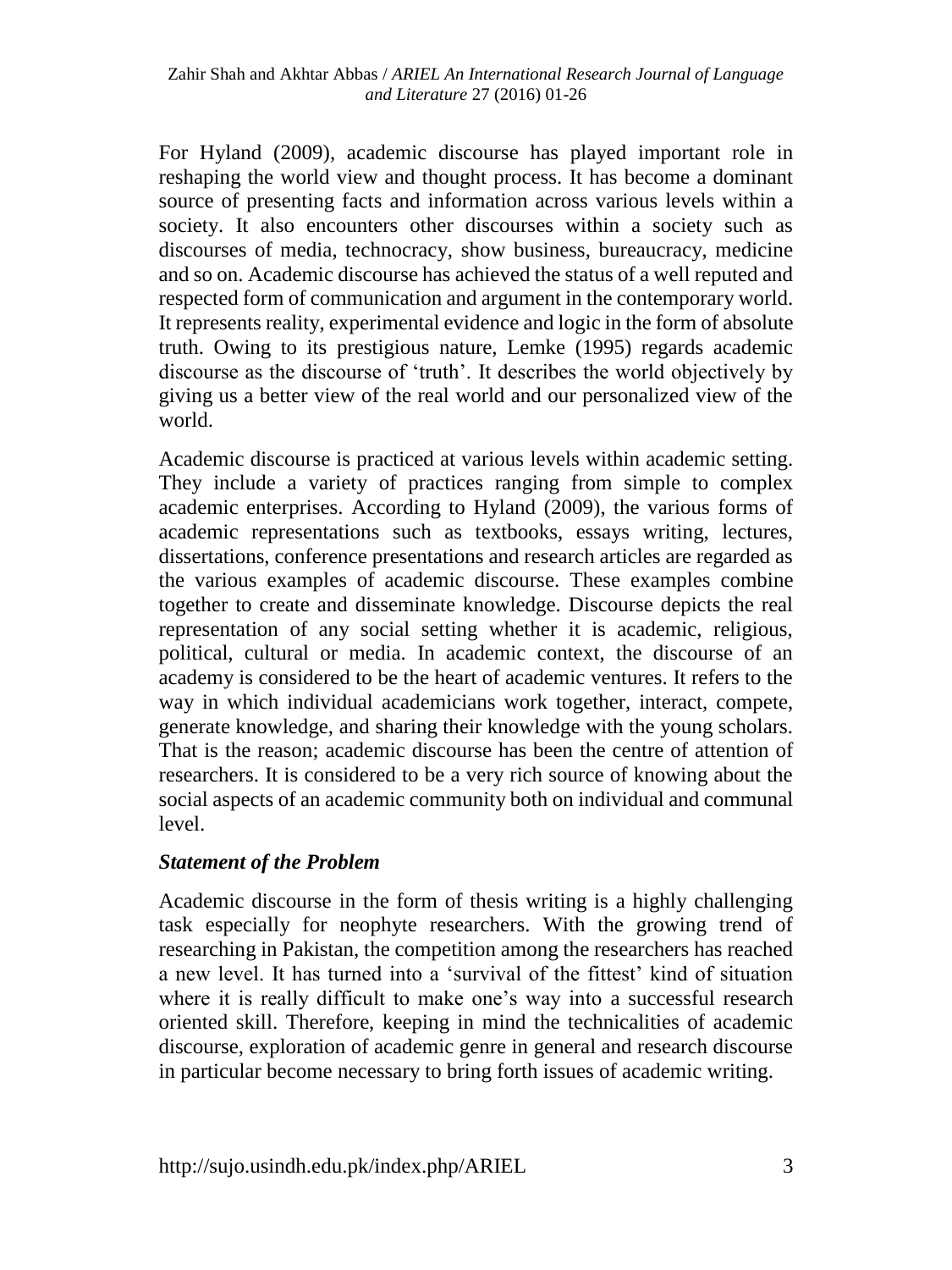## *Research Questions*

The research in hand addresses the following research questions:

- 1. What are the rhetorical move patterns and occurrences employed in the conclusion section of selected MS/ MPhil theses?
- 2. How do the researchers employ authorial stance in the conclusion section of theses at MS/ MPhil level?
- 3. How are the rhetorical move patterns and authorial stance interrelated with each other in the conclusion section of theses at MS/ MPhil level?

## **Literature review**

Research in the field of academic world has channelized its focus down to specific genres within academic discourse. A genre is a set of properties within a text that are distinctive in nature; therefore, they involve specific purposes based on linguistic conventions (Choe & Hwang, 2014). Swales (1990) defines genre as a series of interactive speech events represented by members who share common set of goals through their communication. Though, thesis writing, a genre of academic discourse, serves as a crucial aspect of academic life, yet it proves to be an uphill task especially for inexperienced apprentices. It is challenging because of its interpersonal, technical and implicit nature. Swales (2004) believes that each discourse genre has a particular structure. Thus, the sequence of ideas makes one academic genre distinct from another. Genre analysis explores a text through structural and organizational point of view to identify the communicative aspects of discourse such as move sequences, move occurrences, authorial stance and engaging the audience.

A text is usually marked by semantic units which are known as moves. Swales (2004) defines moves in terms of specific communicative purpose, therefore, serve as functional constituents of a text. Although, the study of academic discourse is a relatively young field, yet it is rapidly attracting the attention of scholars across the world. Hyland (2009) argues that academic discourse analyses grew significantly since Huddleston, Hudson and Winter's study in the mid-1960s. They explored the linguistic aspects of scientific English, thus, provided a solid foundation to the field. Afterwards, the range of researches was expanded from the linguistic features of scientific English into academic genres. They not only focused on the rhetorical features but also dealt with the grammatical and lexical aspects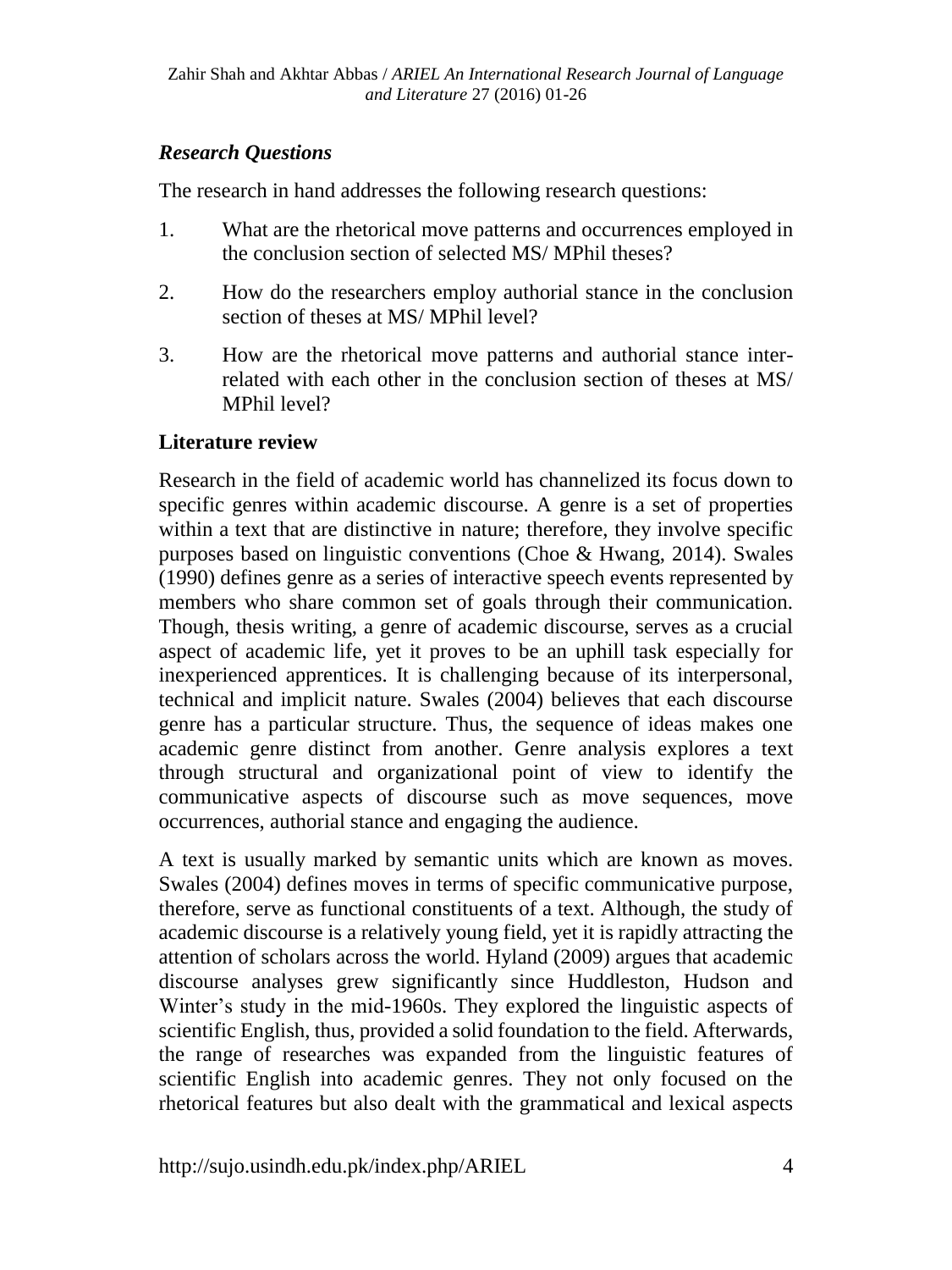of academic discourse. Thus, a number of scholars across the globe have explored academic genres especially research discourses and the various sections of research articles and theses through move analysis.

| <b>Macro</b><br><b>Sections</b> | <b>List of the Researchers</b>                                                                                                                             |
|---------------------------------|------------------------------------------------------------------------------------------------------------------------------------------------------------|
| Introduction                    | (Shehzad & Abbas, 2015 & 2016; Choe & Hwang, 2014;<br>Shehzad, 2005 & 2007; Shim, 2005; Bunton, 2002;<br>Samraj, 2002; Swales, 1990)                       |
| Literature<br>Review            | (Akindele, 2008; Bruce, 1994; Kwan, 2006; Thompson,<br>2009)                                                                                               |
| Methodology                     | (Bruce, 2009; Harwood, 2005; Lim, 2006)                                                                                                                    |
| Results                         | (Brett, 1994; Williams, 1999 Yang and Allison, 2003),                                                                                                      |
| Discussion                      | (Holmes, 1997; Peacock, 2002),                                                                                                                             |
| Conclusion                      | (Bunton, 2005; Yang & Allison, 2003; Morales, 2012,<br>Amnuai & Wannaruk, 2013; Jahangard, 2014; Aslam &<br>Mehmood 2014, Moritz, 2008; Dudley-Evans 1988) |

**Table 1.** Overview of Studies on Macro Structure of Theses

A review of the previous studies particularly in RAs suggests that conclusion has been dealt in relation with other related sections such as discussion, results or even findings (Swales, 1990; Dudley-Evans, 1994; Yang and Allison, 2003). In this regard, Swales (1990) located the conclusion as part of the discussion section which is comprised of eight moves: *Background Information, Statement of results, (Un) expected outcome, Reference to previous research, Explanation, Exemplification, Deduction and Hypothesis*, and *Recommendation*. Unlike Swales (1990), Dudley-Evans (1994) treated the conclusion as a subsidiary part of discussion section in MSc dissertation. The conclusion chapter consisted of *Explanation*, *Claim*, *Limitation*, and *Recommendation*. Thus, *limitation* of the study was observed as an additional step. Similarly, Yang and Allison (2003) found that researchers in Applied Linguistics RAs followed a pattern consisted of *Results*, *Discussions*, *Conclusion* and *Pedagogic Implications,*  thus, proposed three models with one each for results, discussion and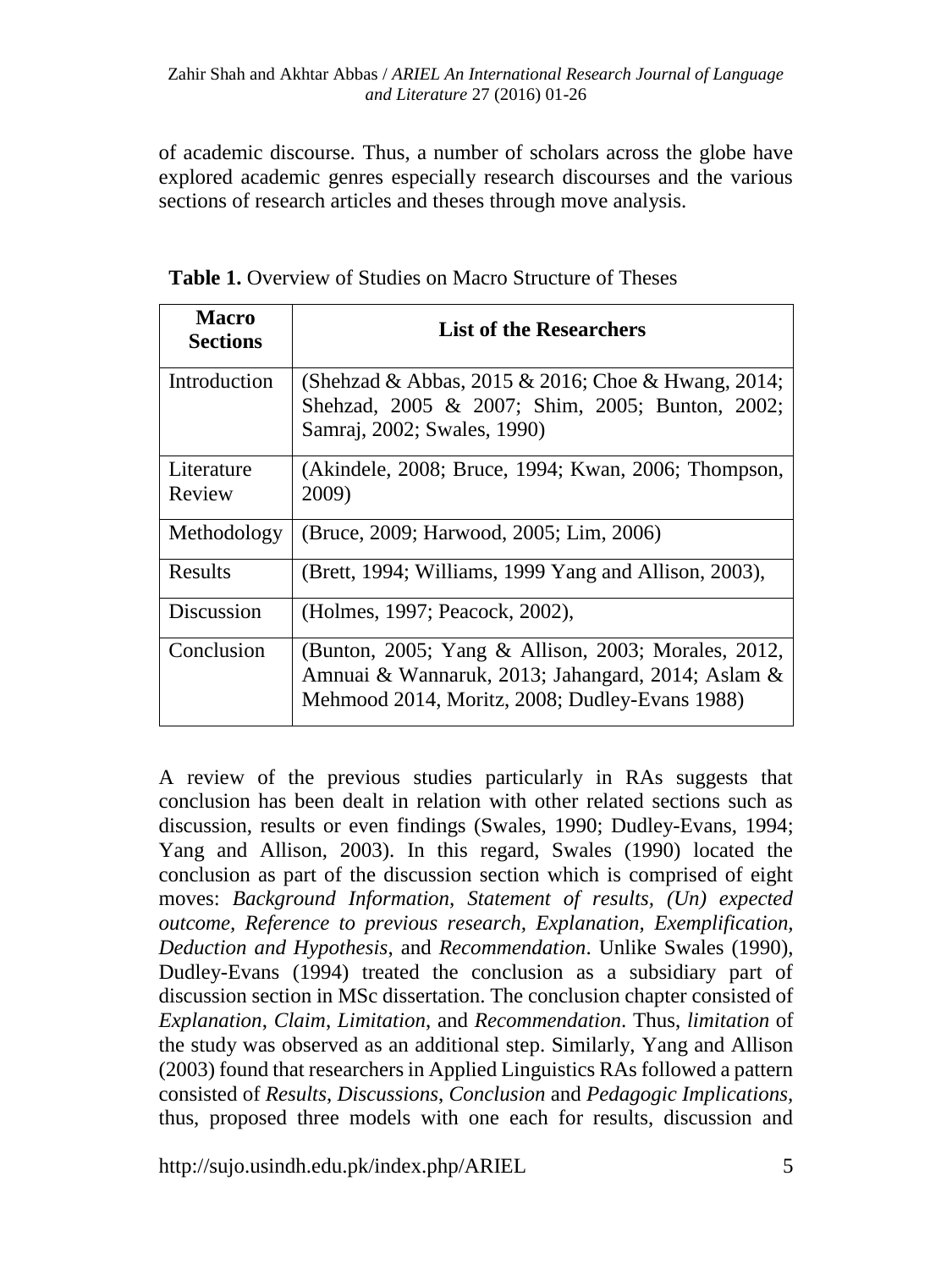conclusion. They identified 3-moves (*Summarizing the study*, *Evaluating the study*, and *Deductions from the research)* and 6-sub-moves or steps (*Indicating significance/advantages, Indicating limitations, Evaluating methodology, Recommending further study,* and *Drawing pedagogic implication*) in the conclusion part of the sample corpora.

Unlike these studies where the focus was on the discussion section or conclusion as a subsidiary section, Bunton (2005) found five moves in the conclusion of PhD dissertation across several disciplines: *Introductory Restatement, Consolidation of Research Space, Practical Applications/ Implications/ Recommendations, Recommendations for Future Researches,*  and *Concluding Restatement.* However, variations were observed at disciplinary level as move–4 '*Recommendations for future researches*' was not found in the field of Science and Technology whereas; it was an obligatory part of PhD dissertation in humanities and social sciences. Furthermore, Jahangard, Rajabi-Kondlaji and Khalaji (2014) also confirmed interdisciplinary variation in the application of moves across Applied Linguistics and Mechanical Engineering. Similarly, linguistic background plays a significant role in the application of moves within the same discipline (Azimi & Tabatabaei, 2015; Moritz et al., 2008). Moreover, the cultural and social background of the author cause variation in move patterns (Morales, 2012; Amnuai & Wannaruk, 2013).

Authorial stance serves as a distinctive textual feature of any discourse. Stubbs (1986) argues that a writer's attitude in a text cannot be avoided as it is part of the textual makeup of the discourse. According to Hyland (2009), convincing the audience is partially done through mentioning the contribution and importance of one's work and partially through positive self-portrayal of the author. Since a writer is the creator of a text, therefore, it is imperative to enquire the authorial voices for understanding the true meaning of that specific text. Several researchers have focused on authorial stance with respect to communicative purpose of the discourse (Biber et al. 1999; Hyland, 2009; Ahmad & Mehrjooseresht, 2012; Adams & Quitana-Toledo, 2013; Ağçam, 2014). However, this area of knowledge needs further exploration in Pakistan to contextualize academic genre according to the needs and demands of Pakistani setting. Thus, the present study aims at exploring the inter-relation between move patterns and authorial stance within the conclusion section of MS/ MPhil theses in the field of English Linguistics in Pakistani context.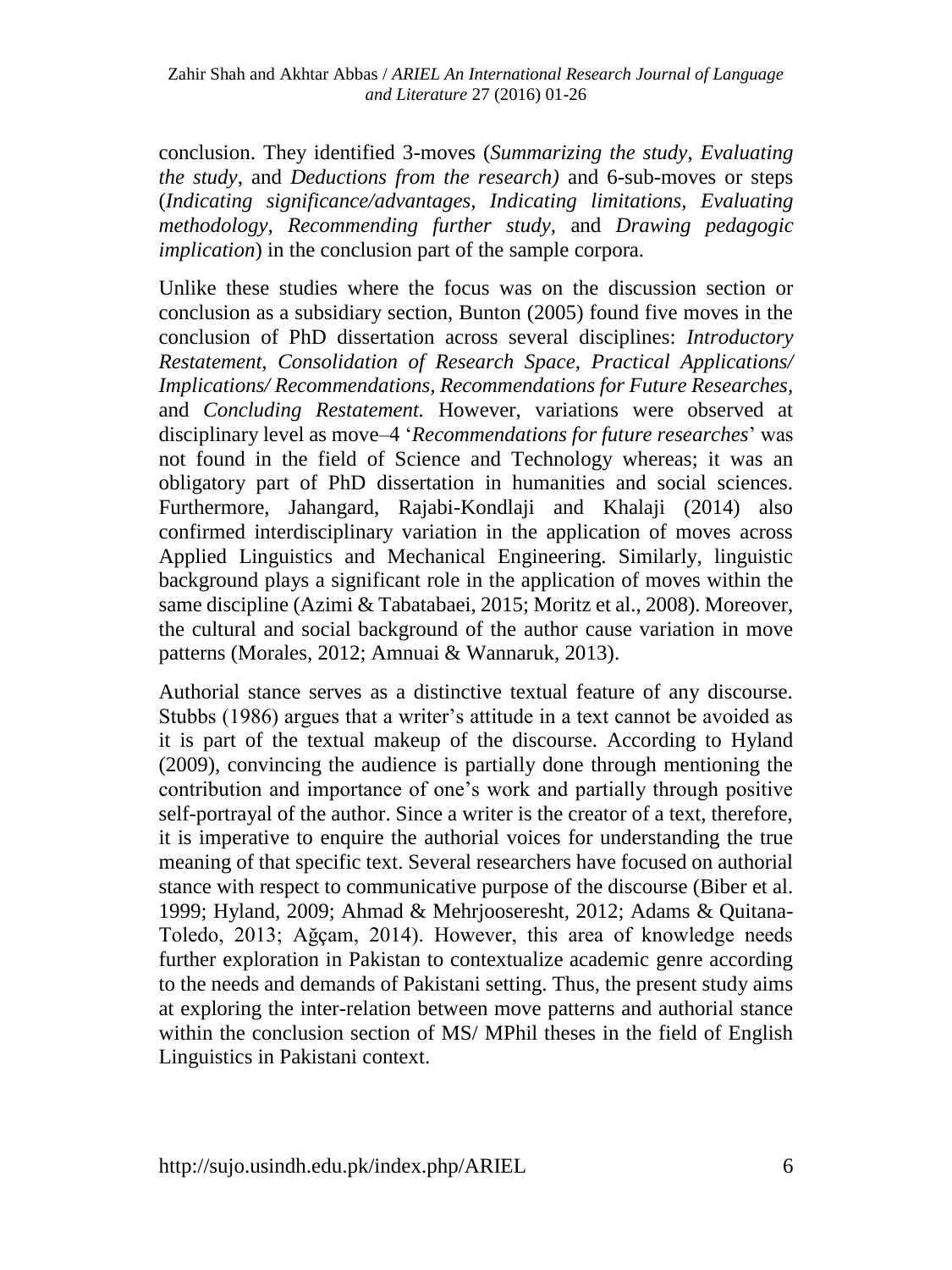# **Research Methodology**

The current study was conducted to carry out genre analysis of 30 conclusion sections from MS/ MPhil theses, in the field of English Linguistics, collected from three universities: Air University Islamabad (AU), National University of Modern Languages Islamabad (NUML) and International Islamic University Islamabad (IIUI) from the year 2010 to 2016. The study was based on mixed method approach where data were explored both quantitatively and qualitatively at two levels: macro and micro level analysis. The identification of moves and steps was conducted through content analysis which was validated by two inter-coders applying 'Intercoder relativity techniques'. The results of this technique were very productive as initially the inter-coder agreement was up to 98 percent which reached 100 percent after the justification and explanation of the researcher. On the other hand, the micro level analysis dealt with the sample quantitatively focusing the AS through 'AntConc 3.4.4w Corpus tool'[\(Anthony,](https://www.google.com.pk/url?sa=t&rct=j&q=&esrc=s&source=web&cd=1&cad=rja&uact=8&ved=0ahUKEwjfhfPTjszUAhUIqI8KHRXaDCYQFggjMAA&url=http%3A%2F%2Fwww.laurenceanthony.net%2Fsoftware%2Fantconc%2F&usg=AFQjCNHXI2L-yTSZzlvDOiehuVuJt1I0Mw&sig2=EjFRDI4ZvfbYO5zT8xssPA) 2014).In addition, the inter-relation between the move patterns and AS was also researched during the course of the current study.

## *Theoretical Framework*

A research design consisting of two theoretical models has been applied to conduct this study. At macro level, the rhetorical move sequences and occurrences were explored according to Yang and Allison's (2003) model since it was more recent and comprehensive as compared to the other models. At micro level, authorial stance was explored through Biber et al. (1999) model.

## *Yang and Allison's (2003) model*

In this study, Yang and Allison's (2003) 3-move and 5-step model was employed to explore the rhetorical move patterns and occurrences employed in the conclusion section of MS/ M Phil Thesis of English linguistics.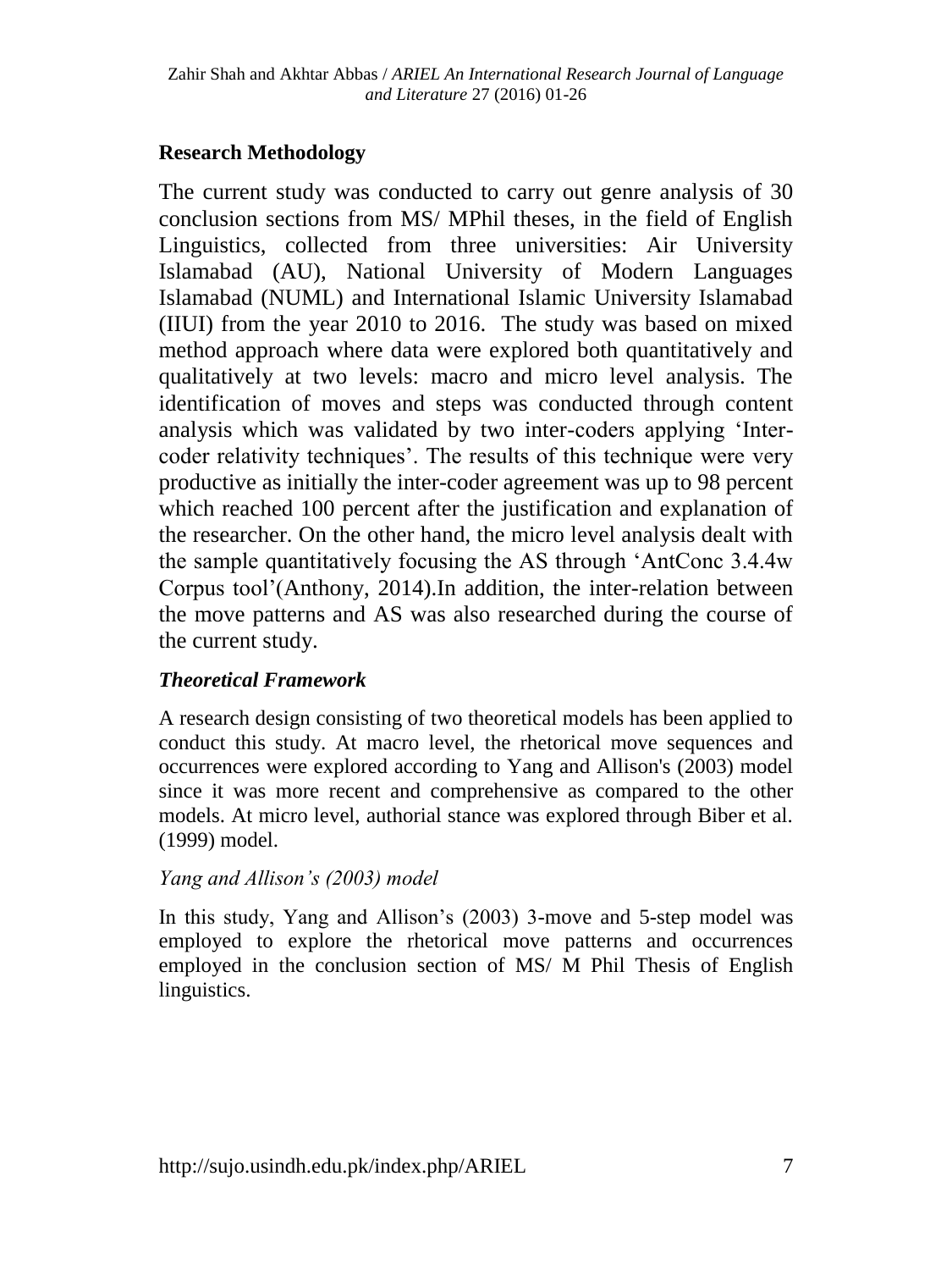| <b>MOVES</b>                   |                          | <b>SUB STEPS</b>                          |  |  |  |  |  |
|--------------------------------|--------------------------|-------------------------------------------|--|--|--|--|--|
| Move-1                         | Summarizing the<br>Study |                                           |  |  |  |  |  |
| Evaluating the Study<br>Move-2 |                          | 2.1 Indicating<br>Significance/Advantages |  |  |  |  |  |
|                                |                          | 2.2 Indicating Limitations                |  |  |  |  |  |
|                                |                          | 2.3 Evaluating Methodology                |  |  |  |  |  |
| Move-3                         | Deductions from the      | 3.1 Recommending Further Study            |  |  |  |  |  |
|                                | Research                 | 3.2 Drawing Pedagogic Implication         |  |  |  |  |  |

**Table 2.** Yang and Allison's Conclusion Model (2003)

## *Biber et al. (1999) model*

Along with the move analysis, the present study focused on the AS in the light of Biber et al. (1999) theoretical model which consists of three main groups of adverbs: *circumstance, linking and stance*. Since the current study focused on the authorial stance, therefore, only stance adverbs were considered for the identification of authorial stance. Stance adverbs were further divided into three semantic categories: epistemic, attitude and style. Similarly, each of these sub-categories was divided into further steps.

**Table 3.** Biber et al. (1999) Model for Stance Adverbs

| <b>Stance Adverbs</b>     | <b>Sub</b> classes |                              |  |  |  |
|---------------------------|--------------------|------------------------------|--|--|--|
|                           | a.                 | Doubt and Certainty          |  |  |  |
|                           | b.                 | <b>Actuality and Reality</b> |  |  |  |
|                           | c.                 | Source of Knowledge          |  |  |  |
| <b>Epistemic Stance</b>   | d.                 | Limitation                   |  |  |  |
|                           | e.                 | Viewpoint or Perspective     |  |  |  |
|                           | f.                 | Imprecision                  |  |  |  |
|                           | a.                 | Evaluation                   |  |  |  |
|                           | b.                 | Value Judgment               |  |  |  |
| <b>Attitudinal Stance</b> | c.                 | Assessment of Expectations   |  |  |  |
| <b>Style Stance</b>       | a.                 | Manner                       |  |  |  |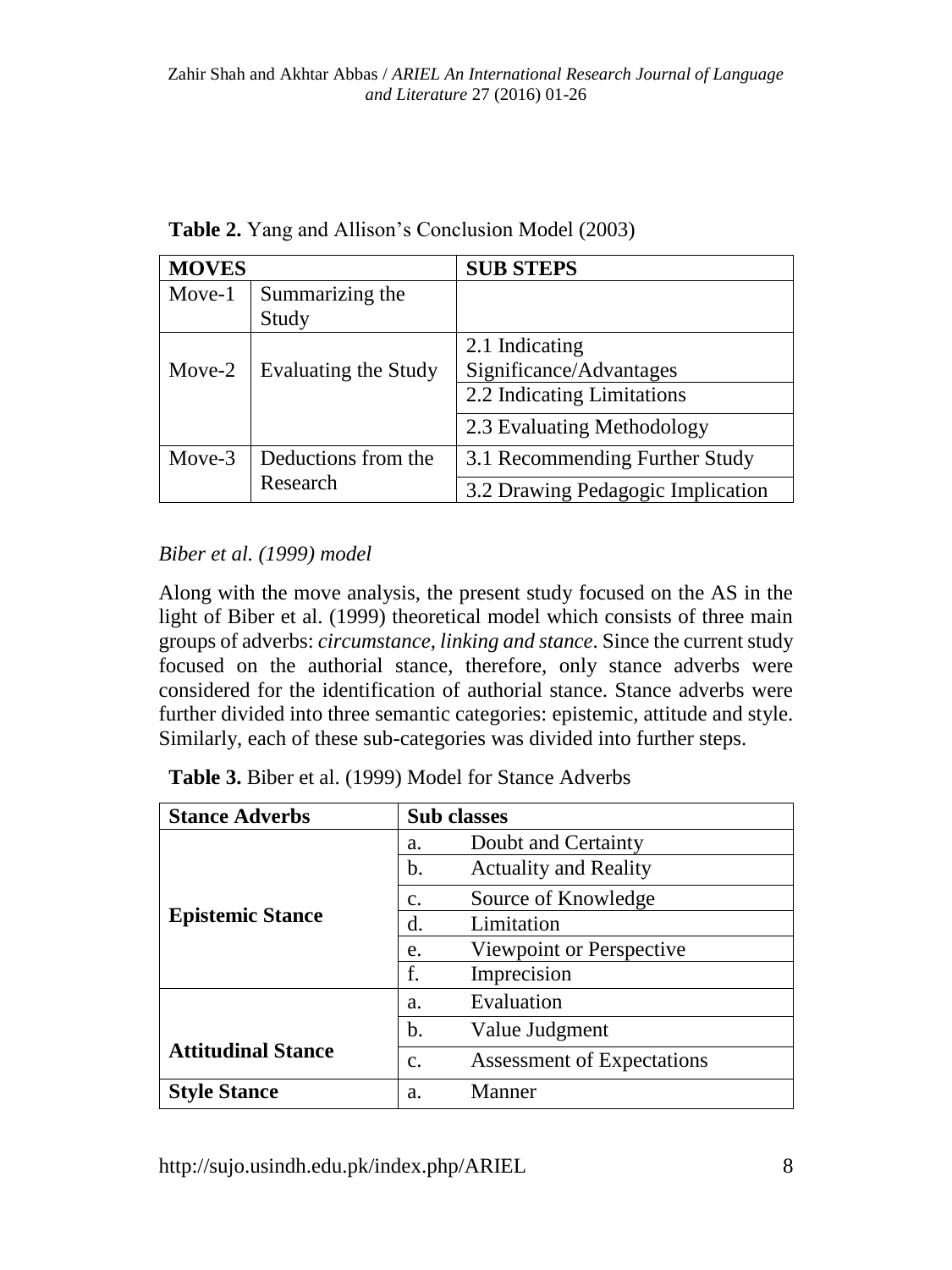#### **Results and Discussion**

This section deals with the analysis of data and results which are presented in three folds: Macro Analysis, Micro Analysis, and Inter-relation between Macro and Micro structures within the conclusion sections of MS/ MPhil theses in English Linguistics.

#### *Macro Analysis*

At macro level, the analysis was conducted to explore the macro structures such as moves and steps within the conclusion section of the collected sample. In this regard, the move patterns were identified by the researcher and validated by inter-coders qualitatively through content analysis using Yang and Allison (2003) Model.

In this regard, symbols were used to designate the moves, steps, frequency of occurrence and non-observance of moves and steps. They include  $M_1, M_2$ and M3 for the representation of move-1 (*Summarizing the Study*), move-2 (*Evaluating the Study*), and move-3 (*Deductions from the Study*) respectively. Similarly, the symbols for the steps within move-1 include: M1I (*Introduction/ Background*), M1S (*Summary of the Study*), M1F (*Findings of the Study*) and M1A (*Accomplishment of Research Objectives/ Questions/ Hypothesis*). Moreover, the steps found in Move-2 consist of M2A (*Significance, Advantages and Contribution of the study*), M2B (*Limitation of the Study*), M2C (*Evaluating the Methodology of the Study*), and M2R (*Reference to the Previous Works/ Current Research Trend in the area*). Lastly, the steps included in Move-3 are M3A<sup>1</sup> (*Recommendations for Further Studies*), M3A<sup>2</sup> (*Recommendations for Action, Policy Change and Change in Methods/ Application*), M3B1 (*Pedagogic Implications*), M3B2 (*Impacts/ Effects on other Variables*) and M3C (*Concluding Remarks*). Furthermore, the research has employed the star symbol  $\star$  in the tables to show the frequency of occurrence of each step. Thus, a single star  $\star$  shows that the step has been employed once whereas; two stars \*\*\* mean twice and so on. Similarly, the symbol dash '-' means nonobservance a step.

#### *Rhetorical move and step sequence in the conclusion section*

According to the findings, as shown in table (4), 29 out of 30 conclusion sections contain  $M_1$  as their opening move whereas only one conclusion contains M3 as its opening move. These results reflect the researchers' schema of initiating their conclusion chapters. Furthermore, it can be observed that 21 out of 30 conclusions have their opening step in the form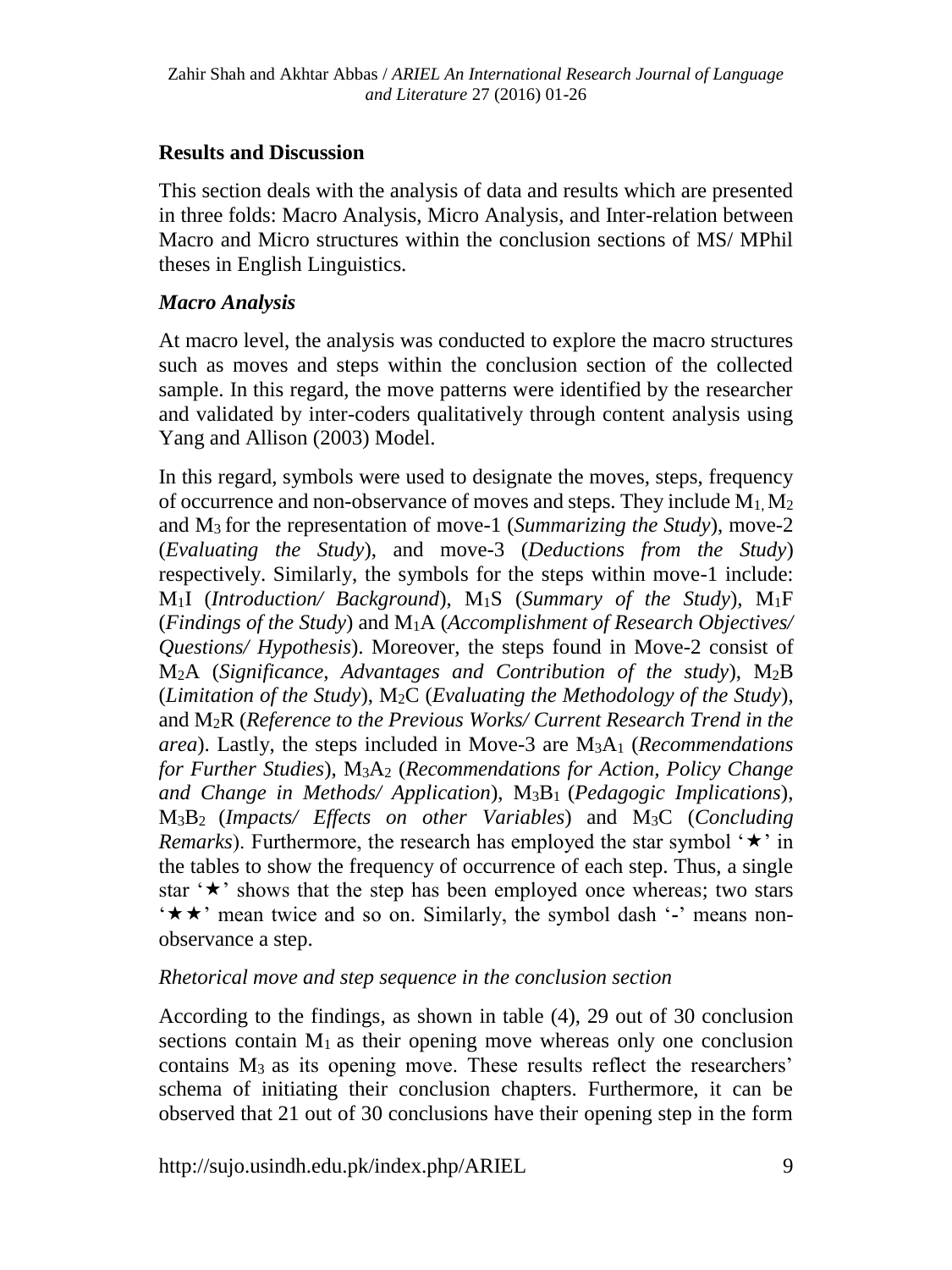of  $M_1I$ , six of the conclusions have  $M_1S$ , two of them have  $M_1F$  and only one has *M3A1*. Thus, these schematic patterns indicate that Pakistani researchers at MS/ MPhil level prefer to initiate their conclusion from *M1I* which serves either as an introduction to the concluding chapter or background to the research area or study. In case of introduction to the chapter, the researchers present a brief overview of the conclusion chapter in terms of the content discussed in the succeeding paragraphs. In addition,  $M_1$ *I* is used to provide background information about the research under investigation where the researchers usually provide an account of the research problem, purpose of investigating it, research sample and the methodology. Similarly, *M1I* is also used to provide general background information regarding the research area under investigation. The findings of the current study identify a schematic pattern in which 11 conclusions out of 21 starts with the background information related to the study, six begin with an introductory whereas four commence their proceedings with background information to the research area under investigation. This indicates that researchers in Pakistan at MS/ MPhil level in linguistics prefer to provide background information regarding their studies in the opening step.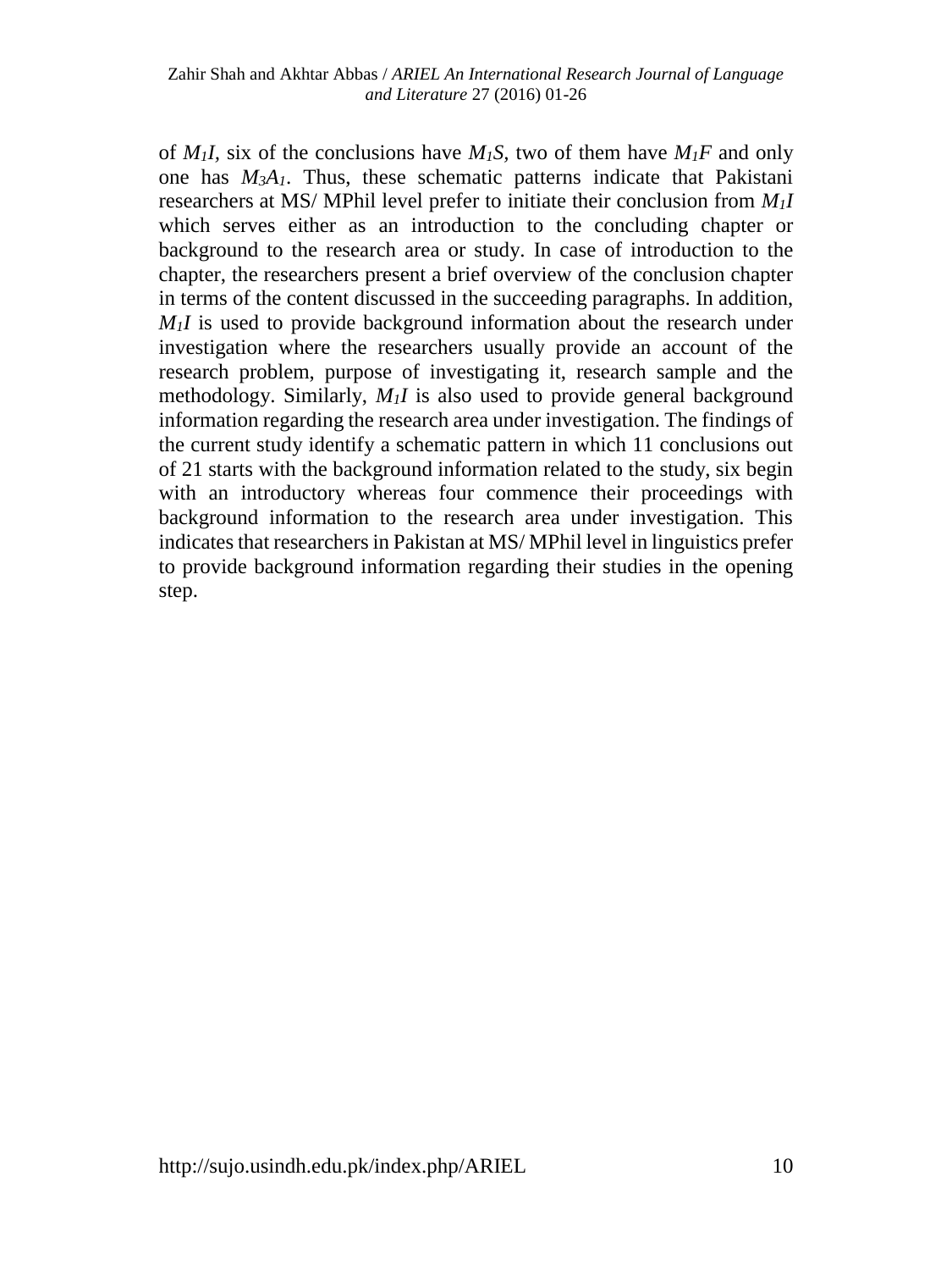|                | <b>Conclusions   Move Sequence</b>                                                                                                                                                                                                                                                                             |
|----------------|----------------------------------------------------------------------------------------------------------------------------------------------------------------------------------------------------------------------------------------------------------------------------------------------------------------|
| $C_1$          | $M_1I, M_1F, M_1S, M_1A, M_3A_2$                                                                                                                                                                                                                                                                               |
| C <sub>2</sub> | $M_1$ I, M <sub>2</sub> C, M <sub>1</sub> F, M <sub>2</sub> C, M <sub>1</sub> F, M <sub>3</sub> A <sub>1</sub> , M <sub>2</sub> A, M <sub>2</sub> C, M <sub>3</sub> A <sub>1</sub> , M <sub>2</sub> b, M <sub>3</sub> A <sub>1</sub> , M <sub>2</sub> C, M <sub>3</sub> A <sub>1</sub>                         |
| $C_3$          | $M_I$ I, M2 C, M1A, M2A, M1A, M3A1, M3B2, M3A1, M3A2, M2C, M3A1                                                                                                                                                                                                                                                |
| $\mathbf{C}_4$ | $M_1S, M_1F, M_3A_1, M_2R$                                                                                                                                                                                                                                                                                     |
| $\mathbf{C}_5$ | $M_I$ I, M <sub>I</sub> S, M <sub>2</sub> R, M <sub>3</sub> B <sub>1</sub> M <sub>3</sub> B <sub>1</sub> M <sub>2</sub> R M <sub>2</sub> R                                                                                                                                                                     |
| $\mathbf{C}_6$ | $M_1I, M_1F, M_2R, M_2A, M_3A_1, M_2A, M_3A_1$                                                                                                                                                                                                                                                                 |
| C <sub>7</sub> | $M_1I, M_2C, M_1A, M_1F, M_2C, M_1F, M_2C, M_1F, M_3A_1, M_2B, M_3A_1, M_2A, M_3A_1$                                                                                                                                                                                                                           |
| $\bf C_8$      | $M_1S, M_1F, M_1A, M_1F, M_1A, M_1S, M_1F, M_1S, M_3B_2, M_3A_1$                                                                                                                                                                                                                                               |
| $\mathbf{C}_9$ | $M_1S, M_2B, M_2A, M_1F, M_2B, M_1F, M_3B_2, M_3B_1, M_3B_1, M_3B_2, M_3A_1, M_2B, M_3A_1$                                                                                                                                                                                                                     |
| $C_{10}$       | $M_1F$ , $M_1S$ , $M_1A$ , $M_3A_1$ , $M_2B$ , $M_3A_1$                                                                                                                                                                                                                                                        |
| $C_{11}$       | $M_1I, M_1S, M_2B, M_1F, M_1A, M_2R, M_3A_2$                                                                                                                                                                                                                                                                   |
| $C_{12}$       | $M_1$ I, M <sub>1</sub> F, M <sub>1</sub> A, M <sub>1</sub> S, M <sub>1</sub> F, M <sub>3</sub> A <sub>1</sub> , M <sub>3</sub> A <sub>2</sub> , M <sub>3</sub> A <sub>2</sub> , M <sub>3</sub> B <sub>1</sub> , M <sub>3</sub> A <sub>2</sub> , M <sub>3</sub> B <sub>1</sub> , M <sub>3</sub> A <sub>2</sub> |
| $C_{13}$       | $M_1F$ , $M_1A$ , $M_1S$ , $M_3A_1$                                                                                                                                                                                                                                                                            |
| $C_{14}$       | $M_1I, M_1S, M_1F, M_3A_1, M_2C, M_3B_1, M_3A_1$                                                                                                                                                                                                                                                               |
| $C_{15}$       | $M_1I, M_1S, M_3B_1, M_3A_1$                                                                                                                                                                                                                                                                                   |
| $C_{16}$       | $M_1I, M_1S, M_2C, M_1A, M_2R, M_2B, M_1A, M_3B_1, M_3A_2, M_2R, M_3B_2, M_2R, M_2A,$                                                                                                                                                                                                                          |
|                | $M_2R, M_3A_2$                                                                                                                                                                                                                                                                                                 |
| $C_{17}$       | $M_1I, M_1S, M_1F, M_3A_1$                                                                                                                                                                                                                                                                                     |
| $C_{18}$       | $M_1I, M_1A, M_1F, M_2B, M_3A_2, M_3B_1, M_3A_1, M_3C$                                                                                                                                                                                                                                                         |
| $C_{19}$       | $M_1I, M_1F, M_3A_2, M_3A_1, M_3C$                                                                                                                                                                                                                                                                             |
| $C_{20}$       | $M_1I, M_1S, M_1A, M_3A_2$                                                                                                                                                                                                                                                                                     |
| $C_{21}$       | $M_3A_1, M_1I, M_1F, M_3A_1, M_1F, M_3A_1, M_3A_2, M_1F, M_3A_2, M_3A_1$                                                                                                                                                                                                                                       |
| $C_{22}$       | $M_1I, M_1F, M_2R, M_3A_1, M_1S, M_3A_2, M_2A, M_3B_1, M_3B_2, M_3A_1$                                                                                                                                                                                                                                         |
| $C_{23}$       | $M_1S, M_1F, M_3B_2, M_3A_2$                                                                                                                                                                                                                                                                                   |
| $C_{24}$       | $M_1I, M_1A, M_1F, M_2C, M_1A, M_1F, M_1S, M_3A_2$                                                                                                                                                                                                                                                             |
| $C_{25}$       | $M_1S$ , $M_1F$ , $M_1A$ , $M_1S$ , $M_2A$ , $M_2R$ , $M_3B_1$ , $M_3A_2$ , $M_3B_1$ , $M_3A_2$ , $M_2B$ , $M_3A_1$                                                                                                                                                                                            |
| $C_{26}$       | $M_1S, M_3B_1, M_2B, M_3B_1, M_1F, M_2A, M_2C, M_2A, M_3A_2$                                                                                                                                                                                                                                                   |
| $C_{27}$       | $M_1I, M_1F, M_1A, M_1S, M_3A_2, M_2B, M_3A_1, M_3B_2$                                                                                                                                                                                                                                                         |
| $C_{28}$       | $M_1I, M_1S, M_1F, M_3A_2, M_1F, M_3A_2$                                                                                                                                                                                                                                                                       |
| $C_{29}$       | $M_1I, M_1S, M_1F, M_3B_1, M_2R, M_3A_2, M_3B_1, M_2B, M_3B_1, M_3A_1, M_1S, M_3A_2, M_3A_1,$                                                                                                                                                                                                                  |
|                | $M_2A, M_3B_2$                                                                                                                                                                                                                                                                                                 |
| $C_{30}$       | $M_1I, M_1A, M_1F, M_3A_2, M_3C$                                                                                                                                                                                                                                                                               |

**Table 4.** Rhetorical Move and Step Sequence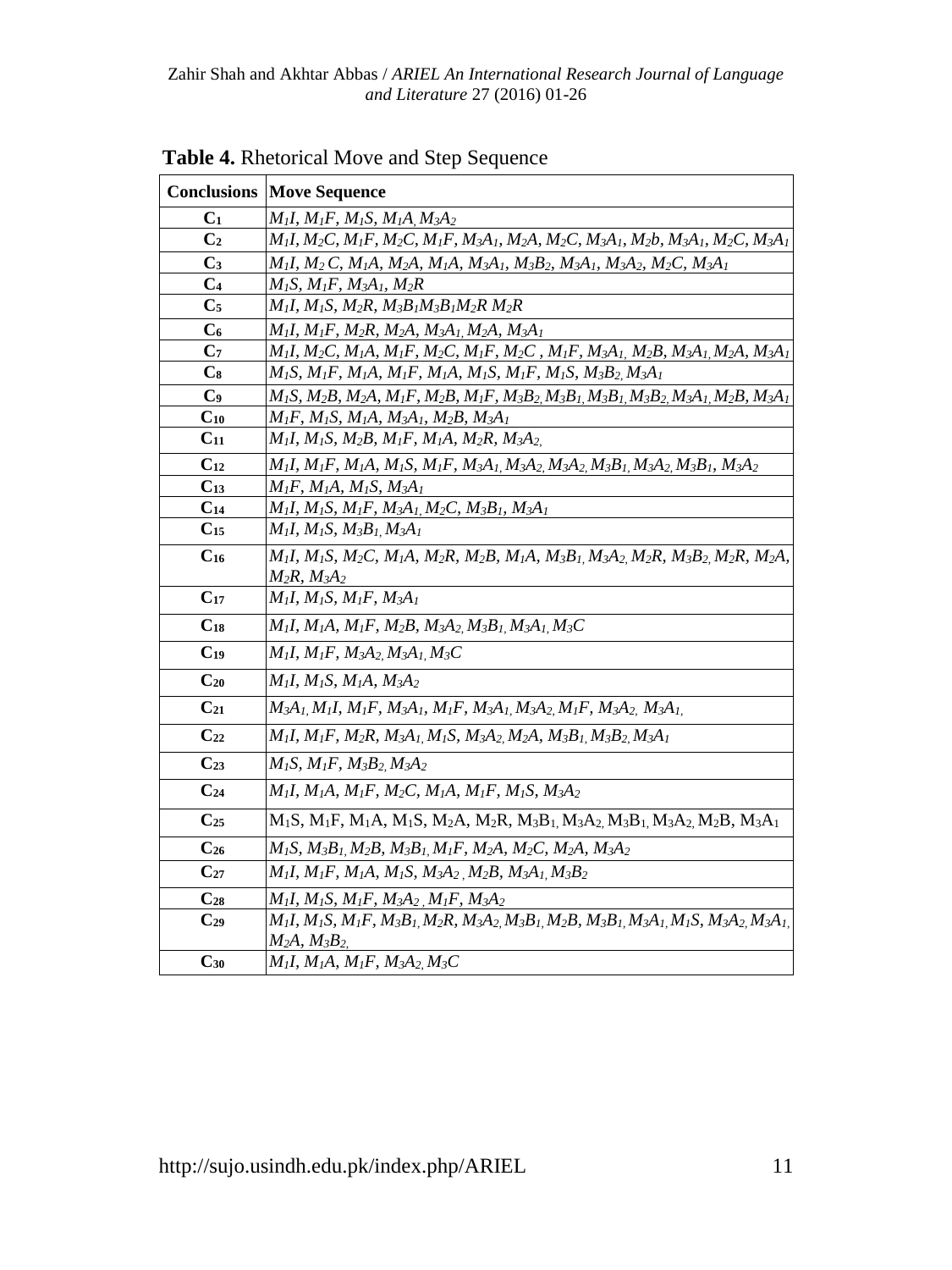#### *Rhetorical move and steps occurrences in the conclusion sections*

Table (5) illustrates cumulative occurrences of each move and step. *M1, M<sup>2</sup>* and *M2* are observed with an overall frequency of 245. *M1*is found to be the most frequent move with 103 (42.04 %), *M2* with 50 (20.40 %) and *M3* with 92(27.55 %). The preponderance  $M<sub>I</sub>$  indicates that the researchers take this move very seriously in their conclusion chapter. $M<sub>1</sub>$  is broadly concerned with the *summarization of the study* whereas it deals specifically with the *introduction* or *background*, *summary*, *findings* and *accomplishment of research questions*, *objectives and hypotheses*. Thus, the researchers value this aspect highly in their theses' conclusions. In addition, it can be mentioned that the three types of moves observed by Yang and Allison (2003) prove valid for the current study as well.

Though the types of moves observed in this study remain the same as identified by Yang and Allison (2003), yet the findings identify that additional steps are employed by Pakistani researchers at MS/ MPhil level. These steps include *M1I* (*Introduction/ Background*), *M1F* (*Findings of the Study*), *M1A* (Accomplishment of Research Objectives/ Questions/ Hypothesis), *M2R* (*Reference to the Previous Works/ Current Research Trend in the Area), M3A2* (*Recommendations for Action*, *Policy Change and Change in Methods/ Application*), *M3B2* (*Impacts/ Effects on other Variables*) and *M3C* (*Concluding Remarks*). The findings show that *M1Fand*   $M_3A_1$  are the most frequent steps with a frequency of 36 and an overall percentage of 14.7 each whereas; *M3C* is observed as the rarest step with 3  $(1.22\%)$  occurrences. Moreover,  $M<sub>1</sub>S$  and  $M<sub>3</sub>A<sub>2</sub>$  both have equal representation with 26 (10.5%) each, *M1I* with 22 (9%)*, M1A* 19 (7.75%), *M3B1* 18 (7.34%), *M2B* and *M2C* with 13 (5.3%) each, *M2A and M2R* both with 12 (5%), *M3B2* with 9 (3.63%) and *M3C* with 3 (1.22%).

The step occurrences are divided into three categories: mandatory (having a representation of 70% or above), conventional (ranges between 69% and 35%) and Optional (a step with an observance of less than 34%).In this regard,  $M_1F$  (120%),  $M_3A_1$  (120%),  $M_1S$  (86.6%),  $M_3A_2$  (86.6%) and  $M_1I$ (73.3%) are observed as mandatory steps, while  $M_1A$  (63.3%),  $M_3B_1$  (60%), *M2B* (43.3%)*, M2C* (43.3%), *M2A* (40%) *and M2R* (40%) are considered to be conventional steps. Similarly,  $M_3B_2$  (30%) and  $M_3C$  (10%) are observed as optional steps. These findings indicate the schemata of researchers in Pakistan while writing the conclusion sections of their theses especially in English Linguistics as they give a considerable importance to the steps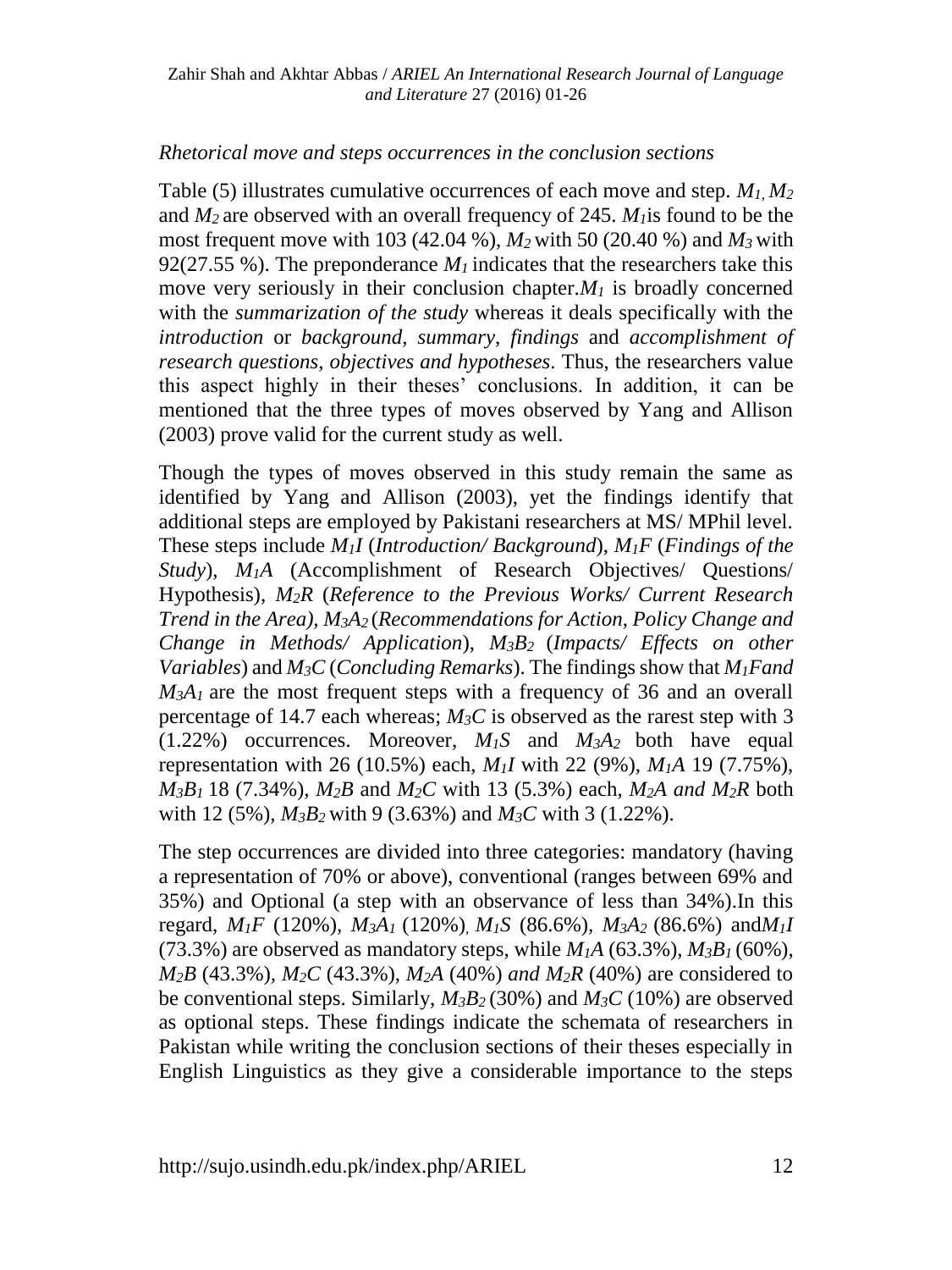concerned with the themes of findings, recommendations, background information, and summarization.

| <b>Moves</b>              |                                                                             |                |                |                   |                |                |                |                            | <b>Total</b> |                |                |               |               |
|---------------------------|-----------------------------------------------------------------------------|----------------|----------------|-------------------|----------------|----------------|----------------|----------------------------|--------------|----------------|----------------|---------------|---------------|
| $M_1$ -Summarizing        |                                                                             |                |                | $M_2$ -Evaluating |                |                |                | M <sub>2</sub> -Deductions |              |                |                |               | 03            |
| M <sub>1</sub>            | M <sub>1</sub>                                                              | M <sub>I</sub> | M <sub>1</sub> | M <sub>2</sub>    | M <sub>2</sub> | M <sub>2</sub> | M <sub>2</sub> | $M_3$                      | $M_3$        | $M_3$          | $M_3$          | $M_3$         | 13            |
|                           | S                                                                           | $\overline{F}$ | A              | А                 | B              | C              | R              | A <sub>I</sub>             | A2           | B <sub>I</sub> | B <sub>2</sub> | C             |               |
| 22                        | 26                                                                          | 36             | 19             | 12                | 13             | 13             | 12             | 36                         | 26           | 18             | 9              | 3             | 199           |
| 9.0                       | 10.                                                                         | 14.            | 7.7            | 5                 | 5.3            | 5.3            | 5              | 14.                        | 10.          | 7.3            | 3.6            | 1.2           | Overall       |
| $\frac{0}{0}$             | 5                                                                           | 7              | 5              | $\frac{0}{0}$     | $\frac{0}{0}$  | $\frac{0}{0}$  | $\%$           | 7                          | 6            | $\overline{4}$ | 7              | 2             | $\frac{0}{0}$ |
|                           | $\frac{0}{0}$                                                               | $\frac{0}{0}$  | $\%$           |                   |                |                |                | $\frac{0}{0}$              | %            | $\%$           | $\%$           | $\%$          |               |
| $M_1 = 103$<br>$M_2 = 50$ |                                                                             |                |                |                   |                |                | $M_3 = 92$     |                            |              |                |                | Moves         |               |
|                           |                                                                             | 42.04 %        |                | 20.40 %           |                |                |                | 37.55 %                    |              |                |                |               |               |
| 73.                       | 86.                                                                         | 12             | 63.            | 40                | 43.            | 43.            | 40             | 120                        | 86.          | 60             | 30             | 10            | % per 30      |
| 3                         | 6                                                                           | $\Omega$       | 3              | $\frac{0}{0}$     | 3              | 3              | $\%$           | $\frac{0}{0}$              | 6            | $\%$           | $\%$           | $\frac{0}{0}$ | Conclusi      |
| %                         | $\frac{0}{0}$                                                               | $\frac{0}{0}$  | %              |                   | %              | $\%$           |                |                            | $\%$         |                |                |               | ons           |
| М                         | М                                                                           | М              | C              | C                 | C              | C              | C              | M                          | М            | C              | $\Omega$       | $\Omega$      |               |
|                           | Mandatory Steps (M) = 70+ %, Conventional (C)= 69-35%, Optional (O) = 34-0% |                |                |                   |                |                |                |                            |              |                |                |               |               |

**Table 5.** Overall Rhetorical Move and Steps Occurrences

## *Micro Level Analysis*

At micro level, the overall results suggest that *ESMs* are the most widely employed class of adverbs across  $M_1$ ,  $M_2$  and  $M_3$  with 212 (98.1 %), 44 (97.7 %) and 96 (98.9 %) respectively. On the other hand, *ASAs* serve among the rarest stance categories across  $M_1$ ,  $M_2$  and  $M_3$  with the frequencies of 3 (1.3 %), 1 (2.2 %) and 1 (1.03 %) respectively whereas *SSAs* is observed only once in  $M_1$  whereas in  $M_2$  and  $M_3$  it is not found.



**Figure 1.** Inter-relation between Move Patterns and Authorial Stance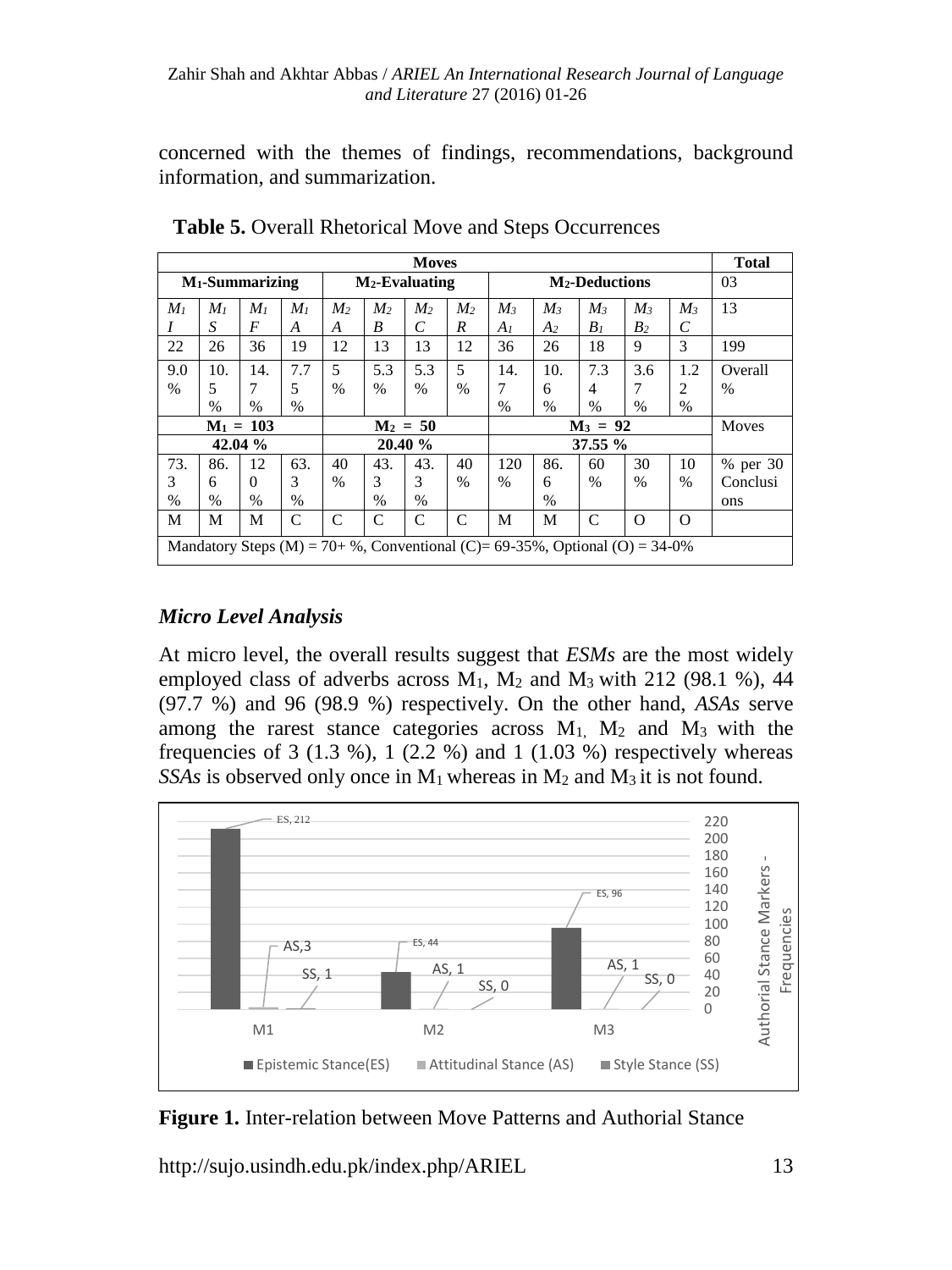#### *Inter-relation between move patterns and authorial stance*

The inter-relation between move patterns and AdSMs shows that *ESAs* are the most widely employed class of adverbs in the sample corpus. Although the overall percentages across all the moves almost remain the same with 98.1 %, 97.7 % and 98.9 % respectively, their overall frequencies of vary significantly across all the three moves with 212, 44 and 96 respectively. Such variations in the inter-relation between ESMs across all the three moves have been analyzed below.

The first instance of the inter-relation between ESAs across all the three moves can be linked with the overall frequencies of the moves and steps. Since,  $M_1$  was found to be the most frequent move with 103; therefore, it was imperative to have the highest frequency of 212. Similarly, in M<sub>3</sub>, the second most frequent move with an overall frequency of 92, the number of ESMswere 96 which served as the second highest category of stance adverbials. As far as *M2*is concerned, it was observed as the rarest of the moves with 50 occurrences. Consequently, the ESAs were found rarely across *M2*with an overall frequency of 44. Thus, an increase in the application of AdSMs can be observed with an increase in the move frequencies. However, the frequencies of the AS did not remain constant with respect to move occurrences. For instance, the increase in the stance instances in *M1*(212) is double to that of move occurrences (103) whereas, the increase in  $M_2(50)$  and  $M_3(92)$  remains the same to that of the stance markers which is 44 and 96 respectively. The double increase in the frequency of the ESAs across *M1* seems to be the result of the presence of two heavy steps *M1S* (*Summary of the Study*) and *M1F* (*Findings of the Study*) in terms of length. In *M<sub>1</sub>* of the sample corpora, these two steps are not only heavy in terms of length, but also the most frequent steps as well. In this regard,  $M_1F$  serves as the most frequent step in  $M_1$  with 36 occurrences whereas *M1S* as the second most frequent step. Furthermore, the thematic structures of both these steps demand the need of using ESMs. Since  $M_1S$  deals with an overview of all the key aspects whereas  $M_1F$ addresses the outcome of the study in the form of findings, therefore, a lot of *ESA*s are used in these two steps to present the arguments and findings of the study. Consequently, the application of epistemic adverbials is higher in  $M_1$  than in  $M_2$  and  $M_3$ .

Furthermore, among sub-categories of ESMs, *Imprecision* was found as the most frequent sub-class in  $M_1$  with 131 (60 %),  $M_2$  with 29 (64.4%), and M3 with 54 (55.6%). The next frequent category of ESMs is *doubt and*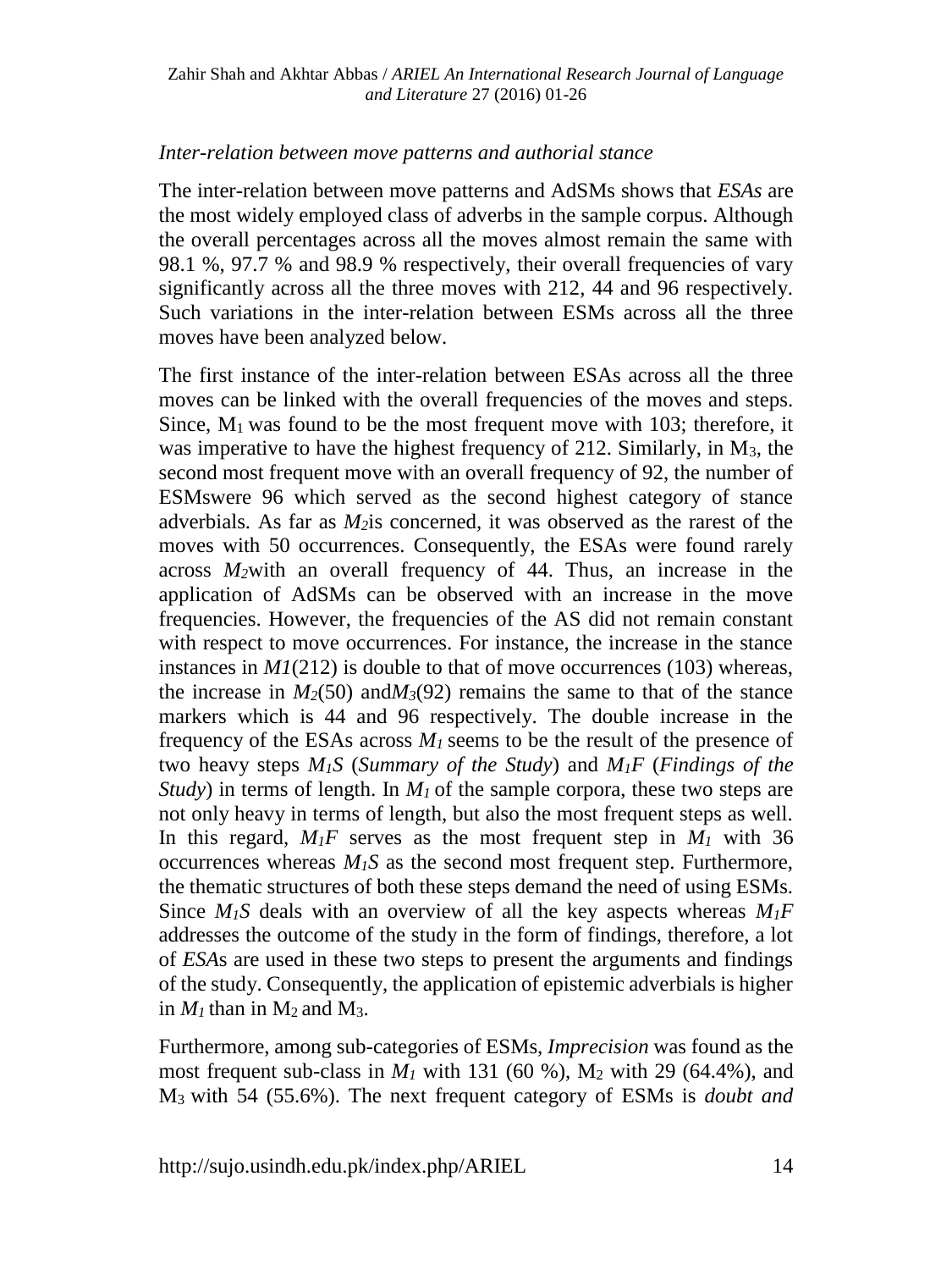*certainty* which has the frequencies of 31, 3 and 24 across  $M_1$ ,  $M_2$  and  $M_3$ respectively. The third most frequent category of ESAs is *limitation* which has been observed 29 times in  $M_1$ ,5 in  $M_2$ , and 8 in  $M_3$ . The fourth most frequent *ESMs* include the category of *source of knowledge* with the frequencies of 17, 5 and 7 across *M1, M<sup>2</sup>* and *M<sup>3</sup>* respectively. Thematically all these categories are important which can be inter-related with the thinking pattern of the authors. For example, stance adverbs of *imprecision* are generally employed in a text to mark the impreciseness of the proposition whereas *Doubt and Certainty* deal with the stance adverbs that are concerned with the writer's level of doubts and certainty about the information provided. Similarly, *Limitation* talks about the proposition in terms of limitations of the information provided. On the other hand, *Source of Knowledge* serves as supportive detail to connect the provided information with the findings. Thus, the higher frequencies depict the timid approach of Pakistani researchers while writing the conclusion. On the other hand, the rarest ESMs employed is *Viewpoint or Perspective* with the frequency of one each in across  $M<sub>1</sub>$ , and  $M<sub>3</sub>$ . Similarly, the second rarest category of stance adverbs includes *Actuality and Reality* with the frequency of 3 in  $M_1$  and 2 each in  $M_2$  and  $M_3$ . The findings indicate that researchers at MS/ MPhil level prefer using language in a roundabout way rather than in explicit manner.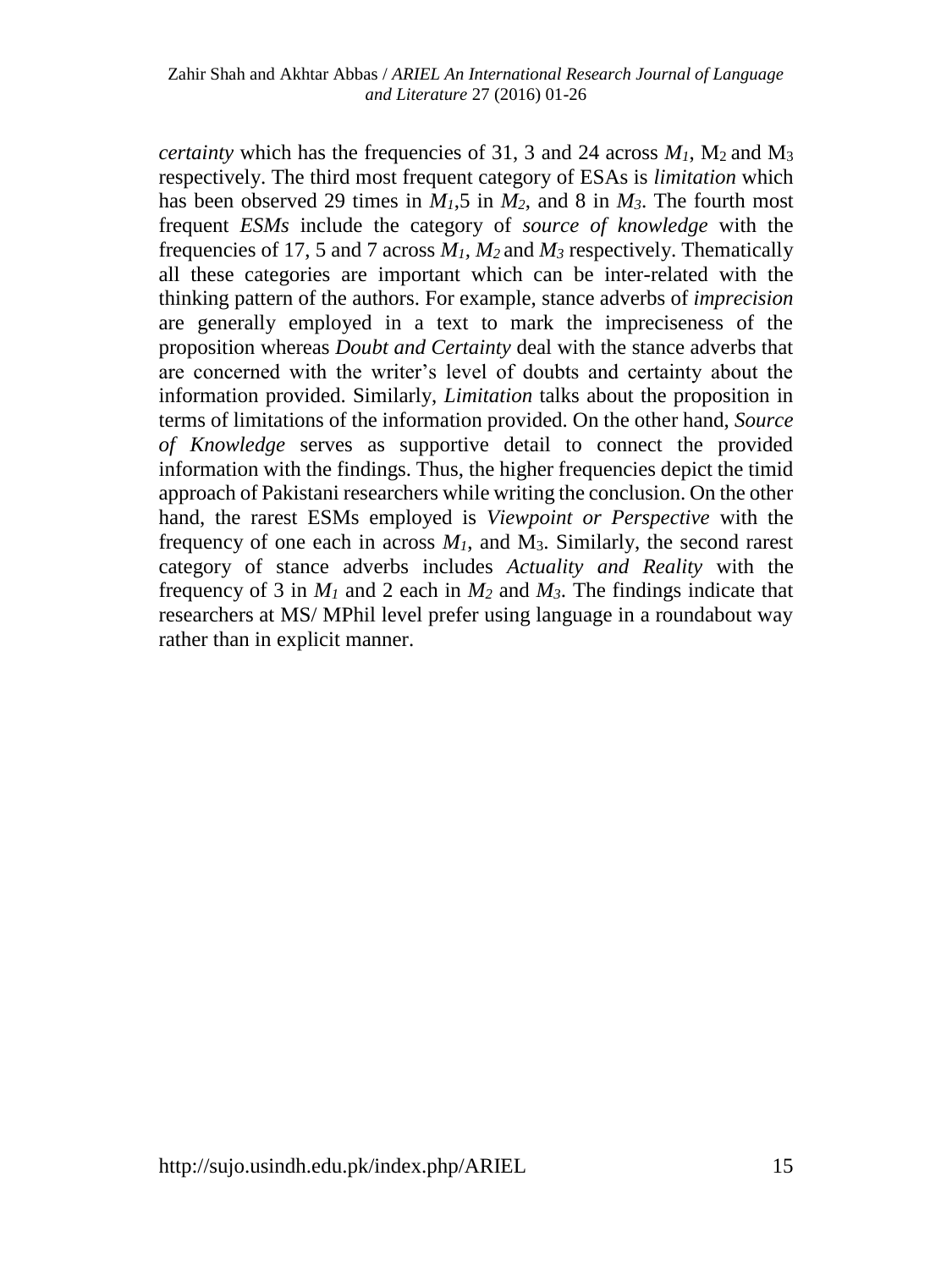

#### Zahir Shah and Akhtar Abbas / *ARIEL An International Research Journal of Language and Literature* 27 (2016) 01-26

**Figure 2.** Sub-Categories of Epistemic Stance across Moves

Moreover, ESAs have been applied in abundance because the sample corpora have been taken from soft sciences. Unlike hard sciences where experiments are conducted in laboratories to get some real, tangible results, research in soft sciences is based on interpretation and explanation of language in use. Since, research in soft sciences is not measured in terms of tangible data always, therefore, researchers in such fields use language in the form of possibilities. Thus, they end up using language which is influenced by imprecision, doubt and certainty and limitations.

Unlike ESMs, ASMs and SSMs have been employed rarely. The frequencies of ASMs across  $M_1$ ,  $M_2$  and  $M_3$  are 3, 1 and 1. Similarly, SSMs have been used only once in  $M_1$  whereas in  $M_2$  and  $M_3$  it has not been observed. These two categories are considered as the rarest employed ones since they are more suitable to be applied in spoken discourse than written one keeping in mind the thematic function of their sub-categories such as value judgment, assessment of expectations, evaluation and manner.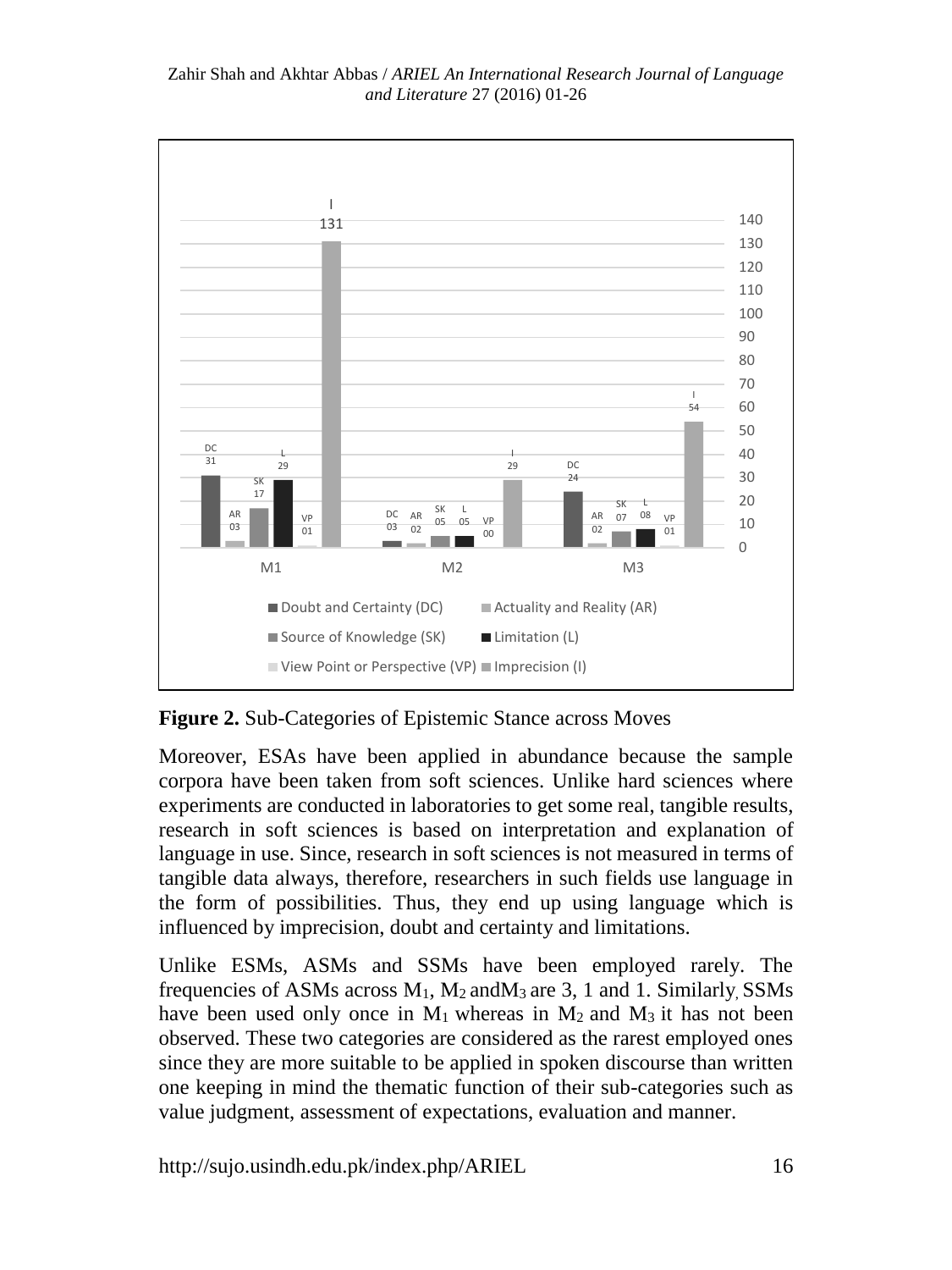Zahir Shah and Akhtar Abbas / *ARIEL An International Research Journal of Language and Literature* 27 (2016) 01-26



**Figure 3.** Sub-categories of Attitudinal Stance across Moves

Another reason for the rare use of ASMs and SSMs lies in the fact that academic discourse in the form of thesis writing is marked by the phenomenon of impartiality where it is recommended to avoid using language that shows partiality. Since these markers project the personal being of the writer, therefore, they are discouraged to be used. In addition, the sample corpora for the current study have been taken from MS/ MPhil theses which are meant for academic qualification, therefore, sweeping statements and controversial language is discouraged. It is advisable to use formal and academic language for writing research discourses.



**Figure 4.** Sub-categories of Style Stance across Moves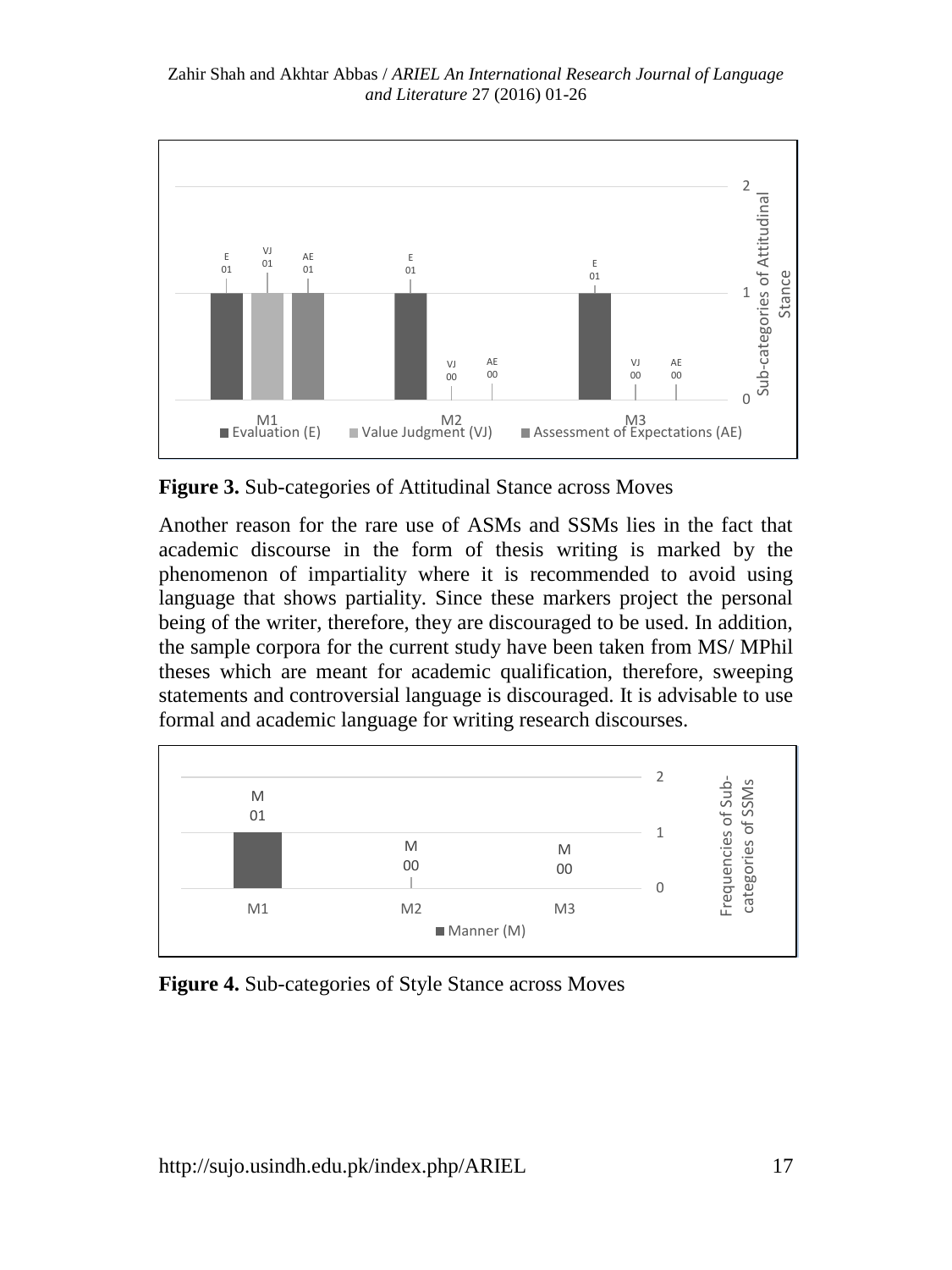| <b>SNNSS</b>                                                                                                                                                                                                                                                                                                       |                               | ASMs                   |              |              | <b>ESMS</b>                 |                 |                        |                          |                        | <b>SMS</b><br>$\mathbf{p}$ |                                                                         |  |  |
|--------------------------------------------------------------------------------------------------------------------------------------------------------------------------------------------------------------------------------------------------------------------------------------------------------------------|-------------------------------|------------------------|--------------|--------------|-----------------------------|-----------------|------------------------|--------------------------|------------------------|----------------------------|-------------------------------------------------------------------------|--|--|
| Manner                                                                                                                                                                                                                                                                                                             | Assessment of<br>Expectations | udgment<br>Value       | Evaluation   | Imprecision  | Viewpoint or<br>Perspective | Limitation      | Knowledge<br>Source of | Actuality and<br>Reality | Doubt and<br>Certainty | Sub-categories             | Table 6. AdSMs Across M <sub>1</sub> , M <sub>2</sub> andM <sub>3</sub> |  |  |
|                                                                                                                                                                                                                                                                                                                    |                               |                        |              | 131          |                             | 29              | $\overline{L}$         | $\omega$                 | $\overline{31}$        |                            |                                                                         |  |  |
| $0.4\ \%$                                                                                                                                                                                                                                                                                                          | $0.4\%$                       | $0.4\%$                | $0.4\%$      | 60%          | $0.4\%$                     | 13.4%           | $7.8\,\%$              | 1.38%                    | 14.3%                  | $\mathbf{M}$               |                                                                         |  |  |
|                                                                                                                                                                                                                                                                                                                    |                               | $\omega$               |              |              |                             | 212             |                        |                          |                        |                            |                                                                         |  |  |
| 0.4<br>%                                                                                                                                                                                                                                                                                                           |                               | 1.3 <sup>8</sup>       |              |              |                             | $\%$            | 98.                    |                          |                        |                            |                                                                         |  |  |
| $\mathsf I$                                                                                                                                                                                                                                                                                                        | $\mathbf I$                   | $\mathbf I$            |              | 29           | $\circ$                     | S               | S                      | Z                        | $\boldsymbol{\omega}$  |                            |                                                                         |  |  |
| ı                                                                                                                                                                                                                                                                                                                  | ı                             | ı                      | 2.2          | 64.4%        | I                           | $11.1\%$        | $11.1\%$               | 4.4%                     | 6.6%                   | $\mathbf{M}_2$             |                                                                         |  |  |
| 1                                                                                                                                                                                                                                                                                                                  |                               |                        |              |              |                             | #               |                        |                          |                        |                            |                                                                         |  |  |
|                                                                                                                                                                                                                                                                                                                    |                               | $\frac{2.2}{8}$        |              |              |                             | %               | 67.7                   |                          |                        |                            |                                                                         |  |  |
| $\mathbf I$                                                                                                                                                                                                                                                                                                        | $\mathbf{I}$                  | ı,                     |              | 54           |                             | $\infty$        | 7                      | Z                        | 24                     |                            |                                                                         |  |  |
| 1                                                                                                                                                                                                                                                                                                                  | $\blacksquare$                | 1                      | 1.03<br>$\%$ | 55.6<br>$\%$ | 1.03<br>$\%$                | $8.2\,$<br>$\%$ | $\frac{7.2}{8}$        | $\frac{2.0}{8}$          | $24.7$<br>%            |                            |                                                                         |  |  |
| ı,                                                                                                                                                                                                                                                                                                                 |                               | $\mathbf{N}_3$<br>$\%$ |              |              |                             |                 |                        |                          |                        |                            |                                                                         |  |  |
| ı                                                                                                                                                                                                                                                                                                                  |                               | 98.9<br>$-88$<br>$\%$  |              |              |                             |                 |                        |                          |                        |                            |                                                                         |  |  |
| Adverbial stance markers: analysis of $M_1$                                                                                                                                                                                                                                                                        |                               |                        |              |              |                             |                 |                        |                          |                        |                            |                                                                         |  |  |
| In $M_1$ , the findings reveal that the total number of stance adverbs employed<br>is 216 where ESAs are the most widely employed category with a frequency<br>212 (98.1 %). On the other hand, attitudinal stance adverbs have been found<br>with the frequency of $3(1.3\%)$ and SSAs with 1.                    |                               |                        |              |              |                             |                 |                        |                          |                        |                            |                                                                         |  |  |
| Moreover, among the sub-categories of ESMs, Imprecision stands out with<br>a frequency of 131 (60 %), Doubt and certainty 31 (14.3 %), Limitation 29<br>$(13.4\%)$ , Source of knowledge 17 (7.8%), Actuality and reality 3 (1.38%)<br>and Viewpoint or perspective 1 (0.4 %). This clearly shows that the writers |                               |                        |              |              |                             |                 |                        |                          |                        |                            |                                                                         |  |  |

Zahir Shah and Akhtar Abbas / *ARIEL An International Research Journal of Language and Literature* 27 (2016) 01-26

#### *Adverbial stance markers: analysis of M<sup>1</sup>*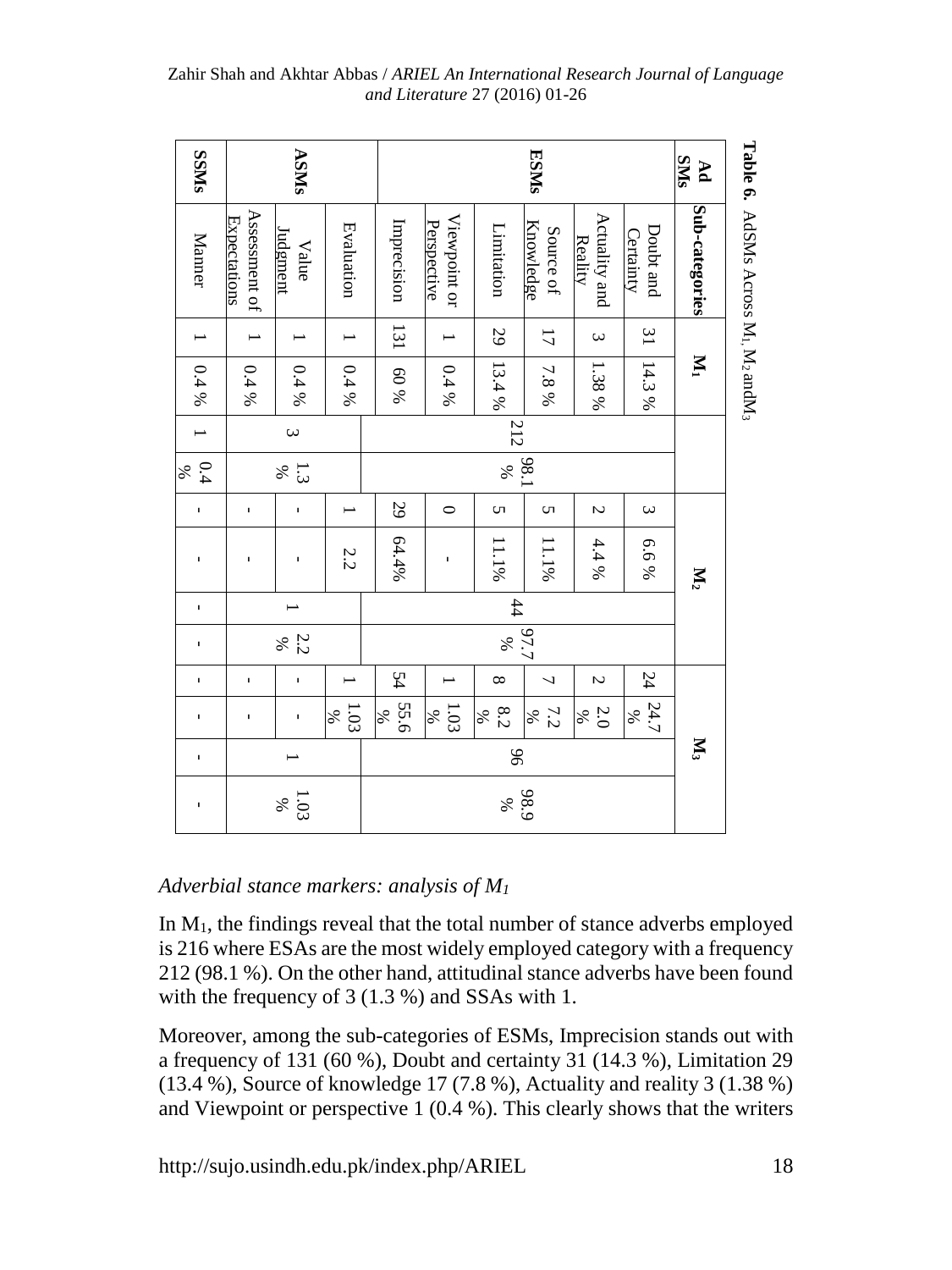have been more inclined towards using the devices of imprecision to conclude their theses.

Furthermore, the results depict that the most commonly used adverbs of imprecision across M<sup>1</sup> include: *about* (82), *like* (29) and *likewise* (14). Such devices are used to present facts which are not precise. For instance,

- Stars in universe are probably *like* total number of grains of sand on . . . . . .
- *Likewise*, the textbooks do not provide information . . . . . .

Similarly, ESAs showing doubt and certainty are also applied which indicate that the writers are not very sure about the proceedings, thus they end up using such devices of doubt and certainty. For example,

- Introduced a smile policy but the Occidentals *certainly* launched a warm hug.
- . . . . . . 'natural' human way of being, *probably* our most functional and useful.
- *Perhaps* the medium of written text has .....
- It *may be* caused by internal forces such as ......
- It seems most *likely* that the human race came into existence

The next frequent sub-category of ESAs employed in M<sup>1</sup> includes *limitation*  which has a frequency of 29 (13.4 %). Such class of adverbs is used to show limitations of the arguments in terms of presentation of precise and valid facts. For example,

- The book is *mostly* based on narrative and descriptive texts.
- . . . . . . . people have used these two characteristics *mainly* to attract . . . . .
- Teachers *generally* base their teaching and assessment on the .....

On the other hand, adverbs that show actuality and reality, viewpoint or perspectives, value judgment and evaluation have been given less attention which depicts the thinking of the writers as they want to remain neutral, thus avoid giving their own account. Secondly, the sample corpora belong to the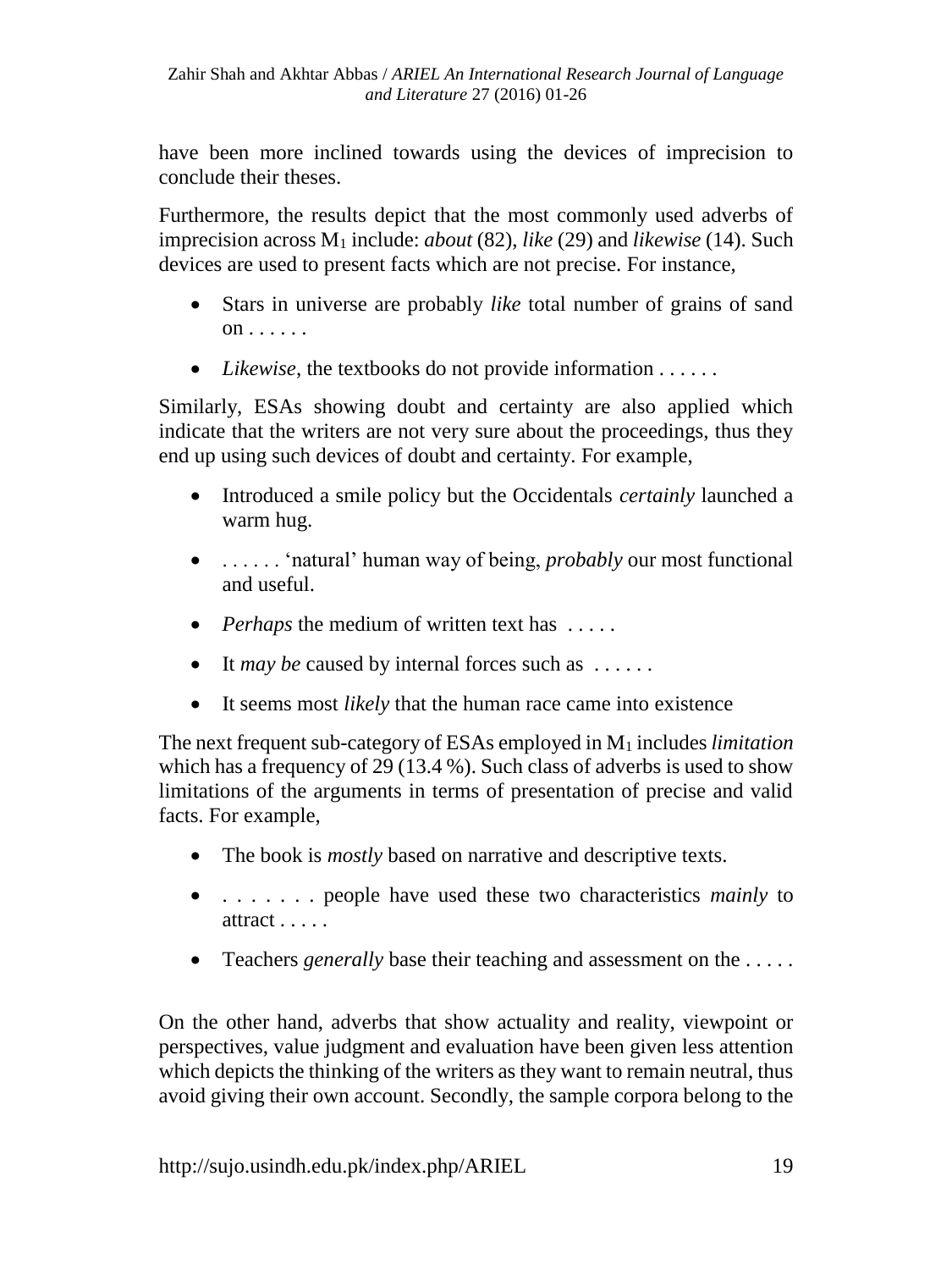field of linguistics where nothing can be certain. Mostly the debate is based on subjective interpretation and explanation which results in a kind of text influenced by imprecision, limitation and doubt.

## *Adverbial stance markers: analysis of M<sup>2</sup>*

The total number of stance adverbs employed in  $M_2$  is 45 in which ESAs are the most widely employed category with a frequency 44 (97.7 %). On the other hand, only one attitudinal stance adverb is found whereas the category of style adverbs is left out.

Among the sub-categories, ESAs such as *Imprecision* stands out with a frequency of 29 (64.4 %), *Limitation* 5 (11.1 %), *Source of Knowledge* 5 (11.1 %), *Doubt and Certainty* 3 (6.6 %), and *Actuality and Reality* 2  $(4.4\%)$ .  $M_2$  is concerned with the theme of evaluation, yet the researchers have preferred the sub-categories such as imprecision, limitation, source of knowledge and doubt and certainty. This show that the researchers are not very much sure about their findings, therefore, they prefer to use devices which are based on possibility, imprecision, hypothesis and indirectness.

Moreover, the most frequent employed adverbs of imprecision across  $M_2$ include *like*, *about*, and *according to* with the frequencies 14, 13, and 5 respectively. For instance,

- Pakistani advertisers and add knowledge *about* semiotic analysis of ads . . . . . .
- . . . . all types of signs *like* sounds, picture, image, art work etc.

Similarly, the adverb *according to*, a sub-category of ESAs known as *Source of knowledge, is* used to provide the specific reference for the given piece of information by the writer. Such as,

• *According to* researcher's investigation from inter . . . . .

## *Adverbial stance markers: analysis of M<sup>3</sup>*

The overall application of AdSMs across M3 is 97 where *ESAs* are the most abundant category of adverbs with a frequency of 96 (98.9%) whereas; the class of *ASMs* is found only once. As far as the category of *SSMs* is concerned it is not opted by the researchers. The non-observance of *SSMs* shows that Pakistani researchers avoid them since they want to remain neutral in their arguments.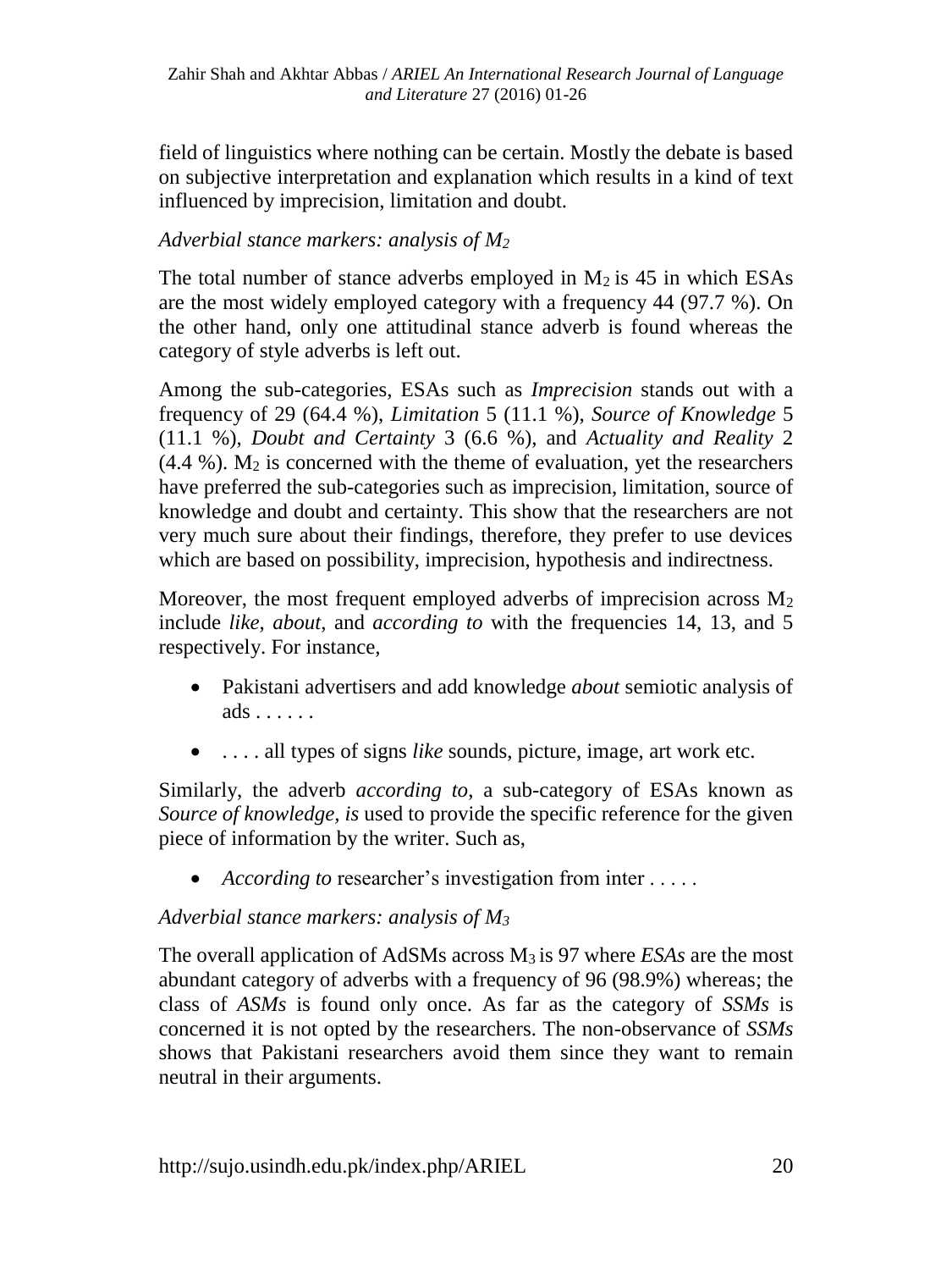On the other hand, among the sub-categories of epistemic adverbials, *Imprecision* is frequency used with 54 occurrences (55.6 %), *Doubt and Certainty* 24 (24.7 %), *Limitation* 8 (8.2 %), *Source of Knowledge* 7 (7.2 %), *Actuality and Reality* 2 (2 %) and *Viewpoint or Perspective* 1 (1.03%). As far as *ASMs* are concerned, only one adverb is found in M<sub>3</sub>. The results suggest that the researchers in Pakistan at MS/ MPhil level prefer to use ESAs more often than attitudinal and style stance. Thus, they make use of such devices to show imprecision in the presentation of facts. Similarly, devices of doubt and certainty are also used along with that of limitation to remain impartial in the presentation of deductions of the researches in M3. The most commonly employed adverbs in M<sup>3</sup> include: *like* (32), *about* (21), *may be* (18), *definitely* (6), *according to* (5) and *mostly* (4). For Instance,

- . . . by following the authentic dictionaries *like* Oxford Learner's dictionary.
- . . . will also bring variety in class and *definitely* will motivate the students as well.
- . . . pocketing, prostitution etc. should be punished *according to* Law.
- ... as it can be seen that *mostly* organizations comprised of male population.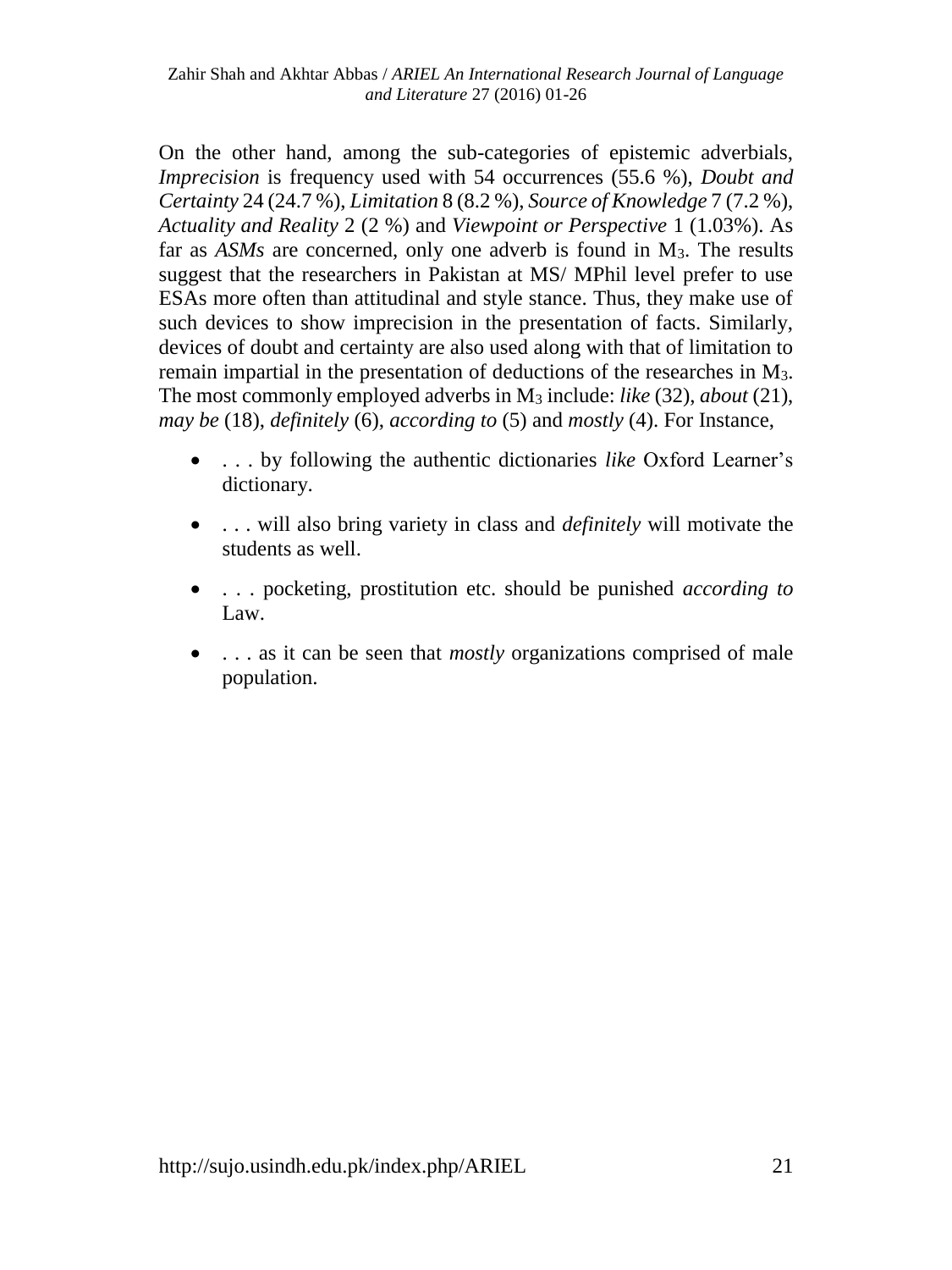## **Conclusion**

The study was conducted to perform a genre based analysis of the conclusion chapter of MS/ MPhil theses in the field of English linguistics. In this regard, a sample of 30 conclusions was collected through convenience sampling techniques from three universities: AU, NUML and IIUI. The analyses of data were carried out at two different levels: macro level analysis and micro level analysis.

## *Findings of the Study*

The findings of this research validated the three moves (Summarizing, Evaluating and Deductions from the Research) suggested by Yang and Allison (2003). Furthermore,  $M<sub>1</sub>$  was found to be the most frequent move with 103 (51.75 %) whereas *M2* with 50 (25.12 %) and *M3* with 46 (23.11 %). In addition, Pakistani researchers at MS/ MPhil level employed seven additional steps such as  $M_1I$ ,  $M_1F$ ,  $M_1A$ ,  $M_2R$ ,  $M_3A_2$ ,  $M_3B_2$  and  $M_3C$ . Moreover, the findings show that  $M_1F$  *and*  $M_3A_1$  are the most frequent steps with a frequency of 36 and an overall percentage of 18.1 each, whereas *M3C*  is observed as the rarest step with 3 (1.5%) occurrences.

As for as the occurrences of moves are concerned, the results show that *M1F*  (120%)*, M3A1* (120%)*, M1S* (86.6%)*, M3A2* (86.6%)and*M1I* (73.3%) were observed as mandatory steps;  $M_1A$  (63.3%),  $M_3B_1$  (60%),  $M_2B$  (43.3%),  $M_2C$  (43.3%),  $M_2A$  (40%) *and*  $M_2R$  (40%) as conventional steps and  $M_3B_2$ (30%) and  $M<sub>3</sub>C$  (10%) as optional steps. Furthermore, the findings revealed that  $ESAs$  were the most widely employed class of adverbs across  $M_1$  with 212 (98.1 %), M<sup>2</sup> with 44 (97.7 %) and M3 with 96 (98.9 %). Similarly, *Imprecision* was found to be the most frequent sub-categories of ESAs in  $M_1$  with 131 (60 %),  $M_2$  with 29 (64.4%), and  $M_3$  with 54 (55.6%).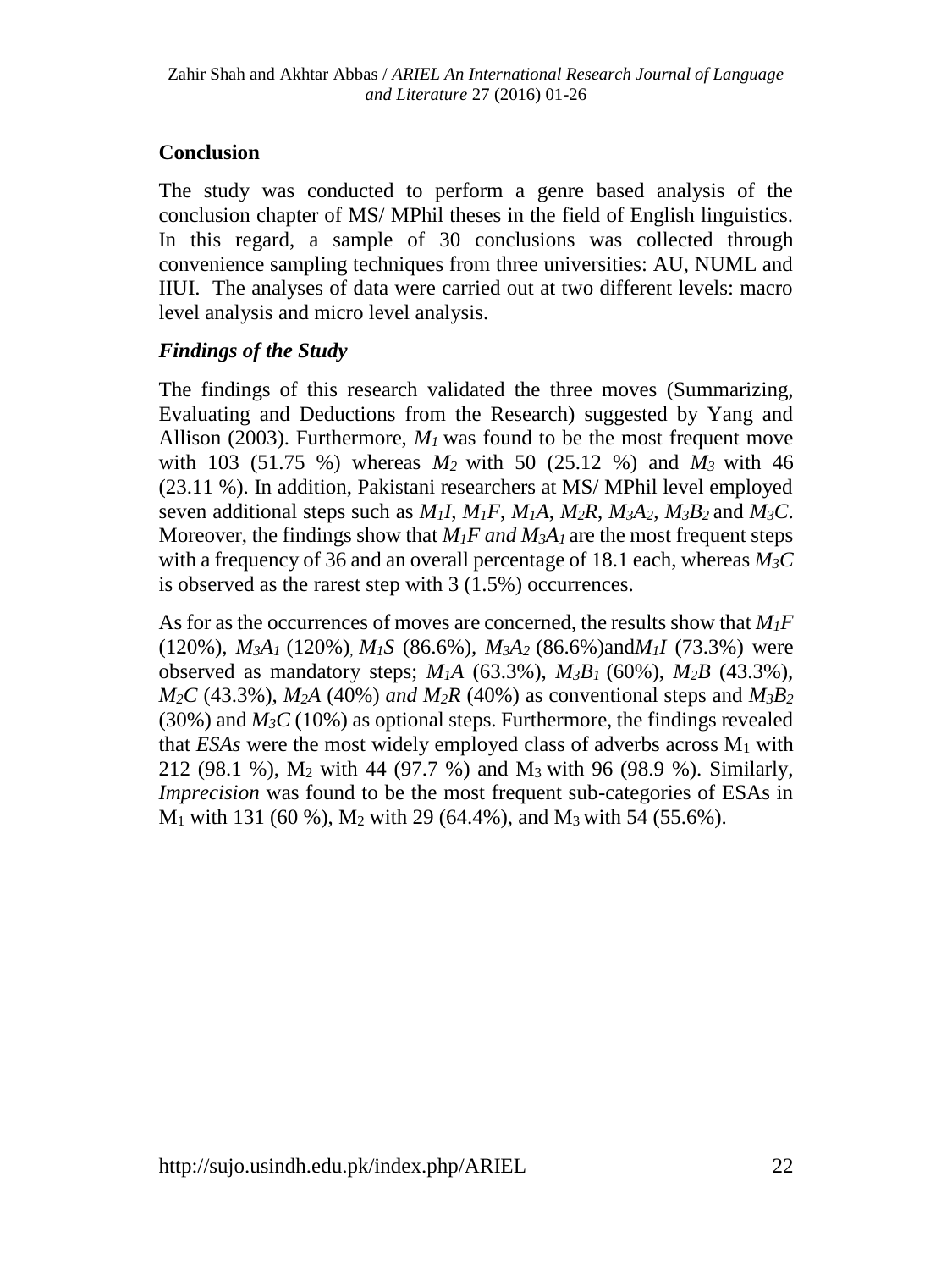# *Emerged Model for the Conclusion Section*

In the light of the findings of the current study, a model has been proposed for the rhetorical composition of the conclusion section of MS/ MPhil theses in the field of English linguistics. The proposed model is an adapted version of Yang and Allison (2003) with the inclusion of additional steps that were found in Pakistani context in the sample corpora. The following table (7) illustrates the proposed model of the study.

| <b>MOVES</b> |                          | <b>SUB STEPS</b>                                           |                                                           |  |  |  |  |  |  |
|--------------|--------------------------|------------------------------------------------------------|-----------------------------------------------------------|--|--|--|--|--|--|
|              |                          | M <sub>1</sub> I-Introduction/Background                   |                                                           |  |  |  |  |  |  |
|              |                          | $M_1S$ -Summary of the Study                               |                                                           |  |  |  |  |  |  |
| Move         |                          | $M_1F$ -Findings of the Study                              |                                                           |  |  |  |  |  |  |
|              | Summarizing<br>the study | M <sub>1</sub> A-Accomplishment of Research Objectives/    |                                                           |  |  |  |  |  |  |
|              |                          | Questions/Hypothesis                                       |                                                           |  |  |  |  |  |  |
|              |                          | M <sub>2</sub> A-Significance, Advantages and Contribution |                                                           |  |  |  |  |  |  |
|              |                          | of the study                                               |                                                           |  |  |  |  |  |  |
|              |                          | $M_2B$ -Indicating limitations                             |                                                           |  |  |  |  |  |  |
| Move         | Evaluating               | $M_2C$ -Evaluating the Methodology of the Study            |                                                           |  |  |  |  |  |  |
| 2            | the study                |                                                            | M <sub>2</sub> R-Reference to the Previous Works/ Current |  |  |  |  |  |  |
|              |                          | Research Trend in the Area                                 |                                                           |  |  |  |  |  |  |
|              |                          |                                                            | $M3A1$ - Recommendations for                              |  |  |  |  |  |  |
|              |                          |                                                            | <b>Further Studies</b>                                    |  |  |  |  |  |  |
|              |                          | $M_3A-$                                                    | $M_3A_2$ - Recommendations for                            |  |  |  |  |  |  |
|              |                          | Recommending                                               | Action, Policy Change and                                 |  |  |  |  |  |  |
|              |                          |                                                            | Methods/<br>in<br>Change                                  |  |  |  |  |  |  |
|              | Deductions               | Application                                                |                                                           |  |  |  |  |  |  |
| Move         | from the                 | $M_3B-$                                                    | $M_3B_1$ - Pedagogic Implications                         |  |  |  |  |  |  |
| 3            | research                 | Implication                                                | $M_3B_2$ . Impacts/ Effects on                            |  |  |  |  |  |  |
|              |                          |                                                            | other Variables                                           |  |  |  |  |  |  |
|              |                          | $M_3C$ -Concluding Remarks                                 |                                                           |  |  |  |  |  |  |

**Table 7.** Proposed model of the study

Although, the researcher successfully accomplished the research questions and the research objectives, yet certain limitations were observed during the study. Firstly, exploration of AS through AdSMs focuses only on one aspect of stance, therefore, relying purely on adverbial stance could not be a perfect idea. Secondly, the findings of the study could not be easily generalized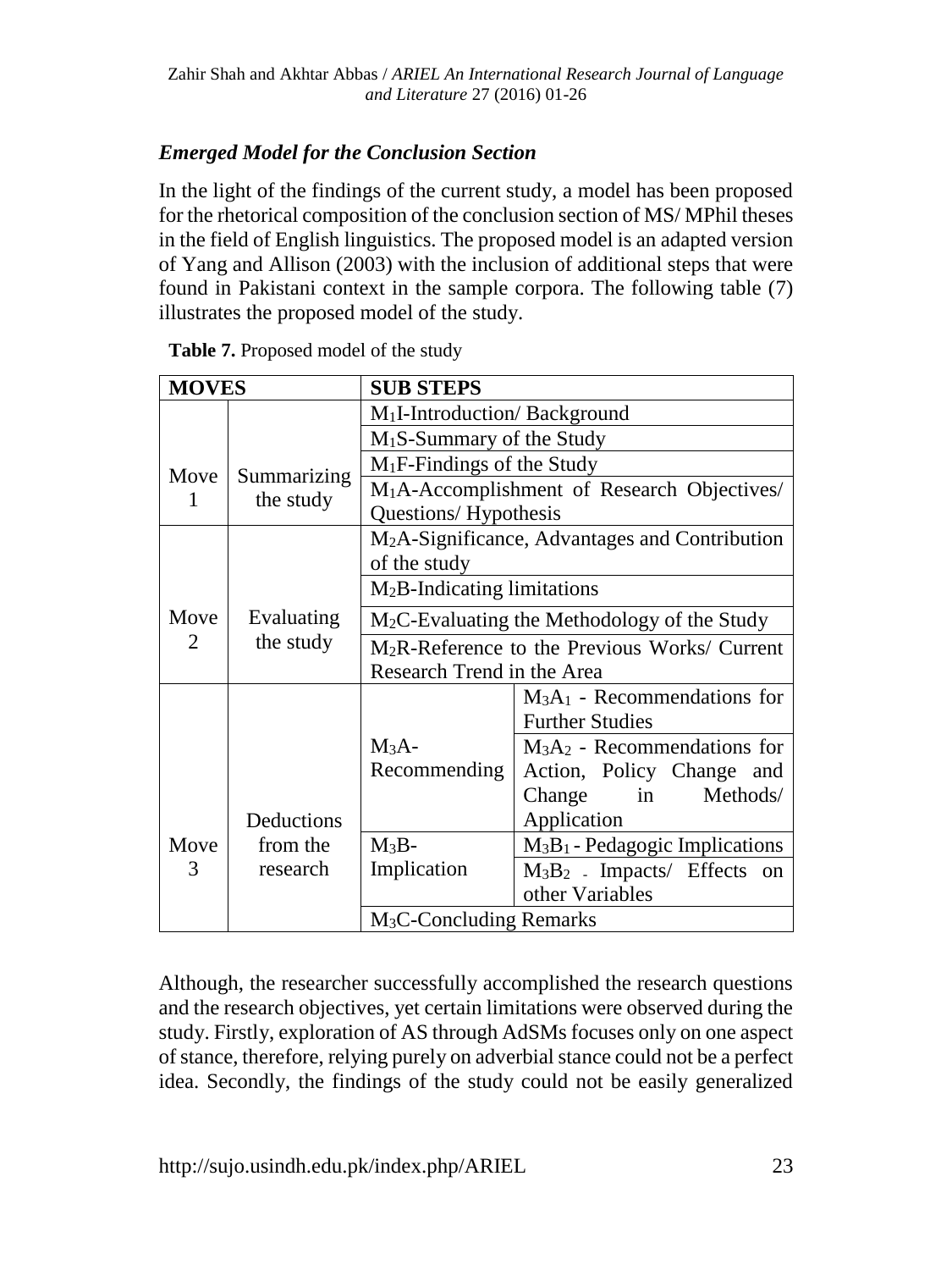keeping in view the size of the sample corpora and diverse academic practices across Pakistan.

Although at the start of the research, the researcher had various options in terms of data collection techniques, research methodology and theoretical models, however, he made use of convenience sampling for data collection with a mix-method approach to explore move sequences and occurrences and the inter-relation between moves and AS using Yang and Allison (2003) model and Biber et al. (1999). These methodological aspects were appropriate keeping in mind the nature and objectives of the study.

The findings of the study are very encouraging as they contribute to genre based analysis of academic discourse. However, a number of gaps can still be found in the area which can be explored in future researches. Some of these research gaps and suggestions for future studies are as follows. A genre analysis of conclusion chapter can be conducted through historical, gender, perspective to see if there is any shift in thesis writing with respect to these characteristics.

The research is significant as it explores one of the key areas of academic discourse that is thesis writing. Therefore, the findings of the study need the attention of academicians and policy makers to ensure positive change in the genre of thesis writing particularly conclusion chapter. In addition, it is suggested to teach academic discourse as a subject at all degree programs to equip the students with the techniques and technicalities of research discourses.

Pedagogically, the findings can be utilized to teach the art of research discourses. This will help neophyte researchers to master the implicit practice and regulations of theses writing. It will not only help the researchers to cope the intricacies of researching, but also help the teachers who look after research affairs in academic settings. Similarly, it is proposed that research supervisor can find the results of this study very helpful in negotiating the research supervision.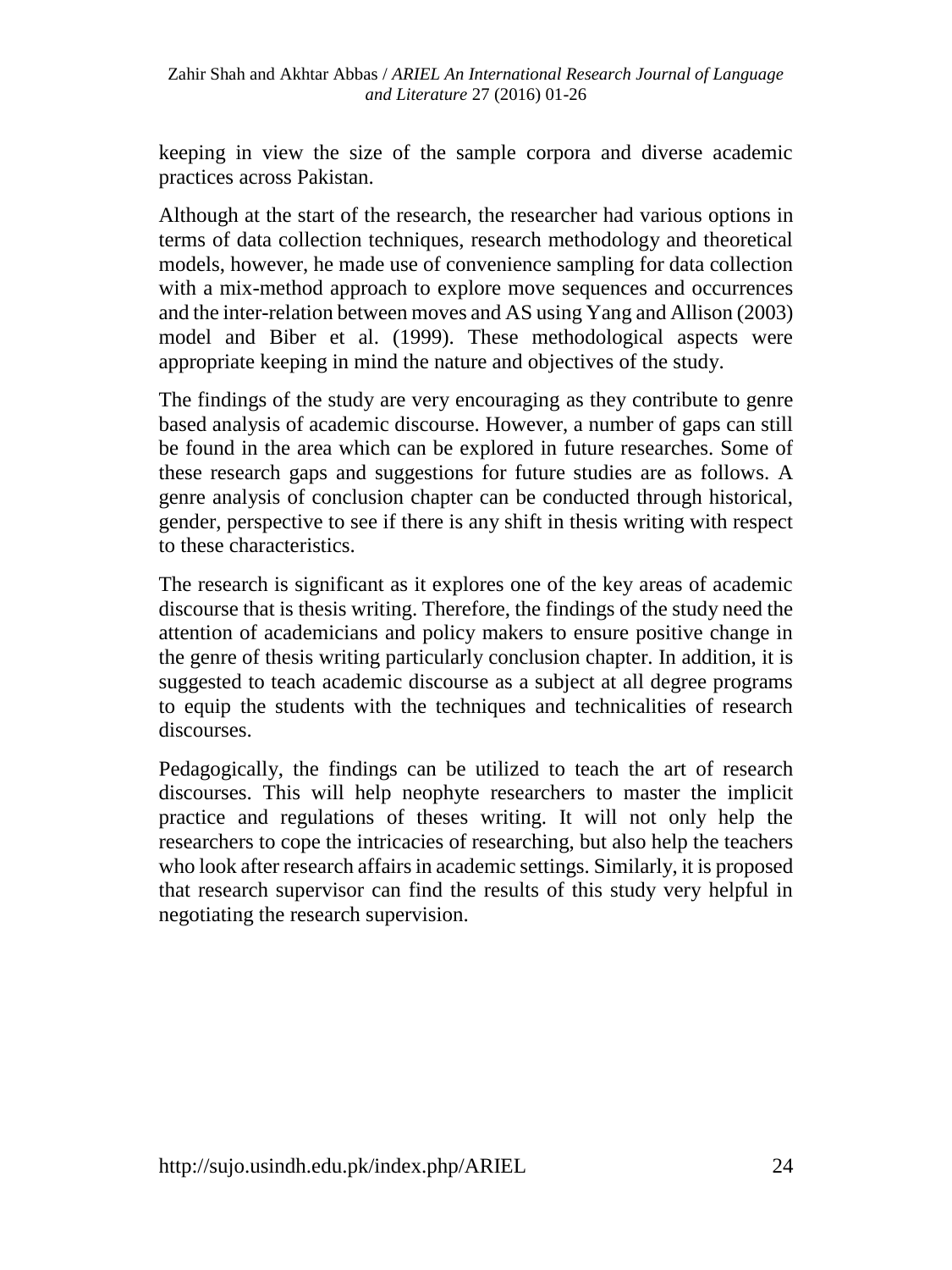Zahir Shah and Akhtar Abbas / *ARIEL An International Research Journal of Language and Literature* 27 (2016) 01-26

#### **References**

- Adams, H., & Quintana-Toledo, E. (2013). Adverbial stance marking in the introduction and conclusion sections of legal research articles. In *Revista de lingüística y lenguasaplicadas* (Vol. 8, No. 1, pp. 13-22). Editorial UniversitatPolitècnica de València.
- Agcam, R., Coban, M., & Cisdik, Z. K. (2015). Second Language Acquisition of Syntactic Movement in English by Turkish Adult Learners. *ÜniversiteparkBülten*.
- Ahmad, U., &Mehrjooseresht, M. (2012). Stance Adverbials in Engineering Thesis Abstracts. *Procedia-Social and Behavioral Sciences*, *66*, 29-36.
- Akindele, O. (2008). A critical analysis of the literature review section of graduate dissertations at the University of Botswana. *ESP*, *7*(20), 1-20.
- Amnuai, W., &Wannaruk, A. (2013). A move-based analysis of the conclusion sections of research articles published in international and Thai journals. *3L; Language, Linguistics and Literature, The Southeast Asian Journal of English Language Studies.*, *19*(2), 53-63.
- Anthony, L. (2014). AntConc (Version 3.4.3) [Computer Software]. Tokyo, Japan: Waseda University. Available from http://www.laurenceanthony.net/
- Bartholomae, D. (1985). Inventing the university. In M. Rose (Ed.), *When a writer can't write* (pp. 134-165). New York: Guilford Press.
- Becher, T., &Trowler, P. (2001). *Academic tribes and territories: Intellectual enquiry and the culture of disciplines*. McGraw-Hill Education (UK).
- Bhatia, V. (1993). *Analyzing genre: Language use in professional settings*. London and New York: Longman
- Biber, D., Johansson, S., Leech, G., Conrad, S. and Finegan, E. (1999). *Longman grammar of spoken and written English*. Essex: Longman.
- Bruce, C. S. (1994). Research students' early experiences of the dissertation literature review. *Studies in Higher Education*, *19*(2), 217-229.
- Bruce, I. (2009). Results sections in sociology and organic chemistry articles: A genre analysis. *English for Specific Purposes*, *28*(2), 105-124.
- Bunton, D. (2005). The structure of PhD conclusion chapters. *Journal of English for Academic Purposes*, *4*(3), 207-224.
- Choe, H., & Hwang, B. H. (2014). A genre analysis of introductions in theses, dissertations and research articles based on Swales' CARS Model. *Korean Journal of Applied Linguistics*, *30*, 1-3.
- Dudley-Evans, T. (1994). Genre analysis: An approach to text analysis for ESP. *Advances in written text analysis*, *219*, 228.Firth, J. R. (1935). THE TECHNIQUE OF SEMANTICS. *Transactions of the philological society*, *34*(1), 36-73.
- Harwood, N. (2005). 'We do not seem to have a theory… The theory I present here attempts to fill this gap': Inclusive and exclusive pronouns in academic writing. *Applied linguistics*, *26*(3), 343-375.
- Holmes, R. (1997). Genre analysis, and the social sciences: An investigation of the structure of research article discussion sections in three disciplines.*English for specific Purposes*, *16*(4), 321-337.
- Hyland, K. (2009). Corpus informed discourse analysis: The case of academic engagement. *Academic writing. At the interface of corpus and discourse*, 110-128.
- Hyland, K. (Ed.). (2011). *Continuum companion to discourse analysis*. Bloomsbury Publishing.
- Jahangard, A., Rajabi, A., &Khalaji, K. (2014). A comparison of moves in conclusion sections of research articles in Mechanical Engineering and Applied Linguistics. *International Journal of Language Learning and Applied Linguistics World*, *5*(2).